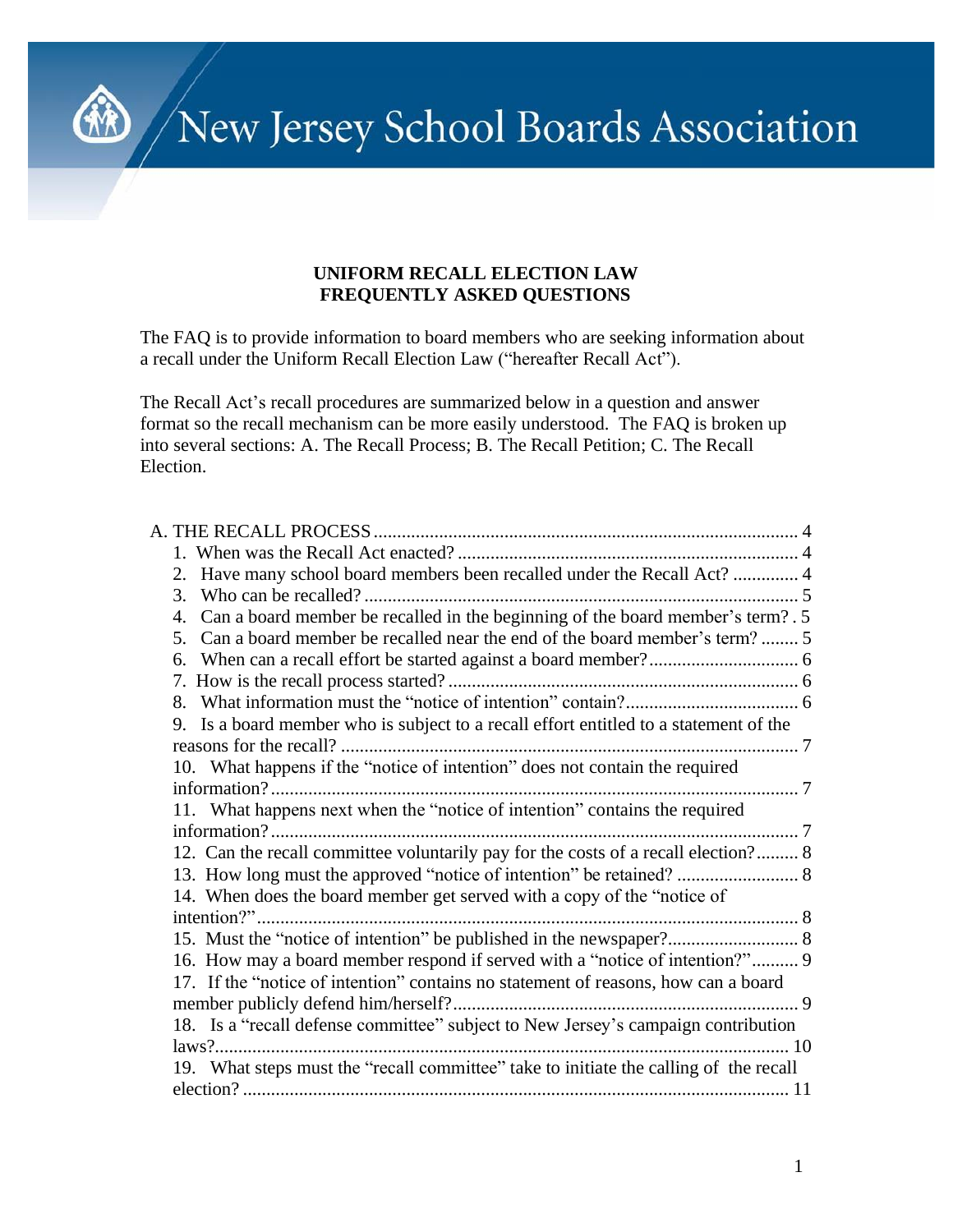| 20. Does the recall election official review the "recall petition" to make sure it is   |  |
|-----------------------------------------------------------------------------------------|--|
|                                                                                         |  |
|                                                                                         |  |
| 22. How can I challenge the recall election official's "determination of                |  |
|                                                                                         |  |
| 23. Can a board member appeal if the recall election official renders a negative        |  |
|                                                                                         |  |
| 24. Will the board of education pay for the court costs incurred by the board member    |  |
|                                                                                         |  |
| 25. If the "recall petition" is determined ultimately to be valid, can the board        |  |
|                                                                                         |  |
|                                                                                         |  |
| 27. What information must the "certificate of sufficiency" contain? 13                  |  |
|                                                                                         |  |
|                                                                                         |  |
|                                                                                         |  |
|                                                                                         |  |
| 31. Will the absence of the signature of a "recall committee" member render the         |  |
|                                                                                         |  |
| 32. May signatures appearing in letters of support for the recall election be counted   |  |
|                                                                                         |  |
| 33. Are there criminal penalties if an ineligible person signs the petition? 15         |  |
| 34. Can the same "recall petition" demand an election to recall several elected         |  |
|                                                                                         |  |
|                                                                                         |  |
|                                                                                         |  |
| 37. May signatures be solicited through paid advertisements or mailings? 16             |  |
| 38. When and where is the "recall petition" filed once the signatures are collected?    |  |
|                                                                                         |  |
| 39. May the election go forward if the "recall petition" is not filed in time?  17      |  |
| 40. What if the board member resigns before the "recall petition" is filed? 17          |  |
|                                                                                         |  |
|                                                                                         |  |
| 42. If as a result of the recall election the board member resigns prior to the         |  |
| expiration of the five-day period following service of the "certificate of sufficiency" |  |
|                                                                                         |  |
| 43. What information regarding the election must be published? 18                       |  |
| 44. Is the recall election of a school board member conducted the same way as a         |  |
|                                                                                         |  |
|                                                                                         |  |
|                                                                                         |  |
| 47. If the recall is successful, how does the board fill the vacancy thereby            |  |
|                                                                                         |  |
| 48. When does the term of the recalled board member officially terminate, and           |  |
|                                                                                         |  |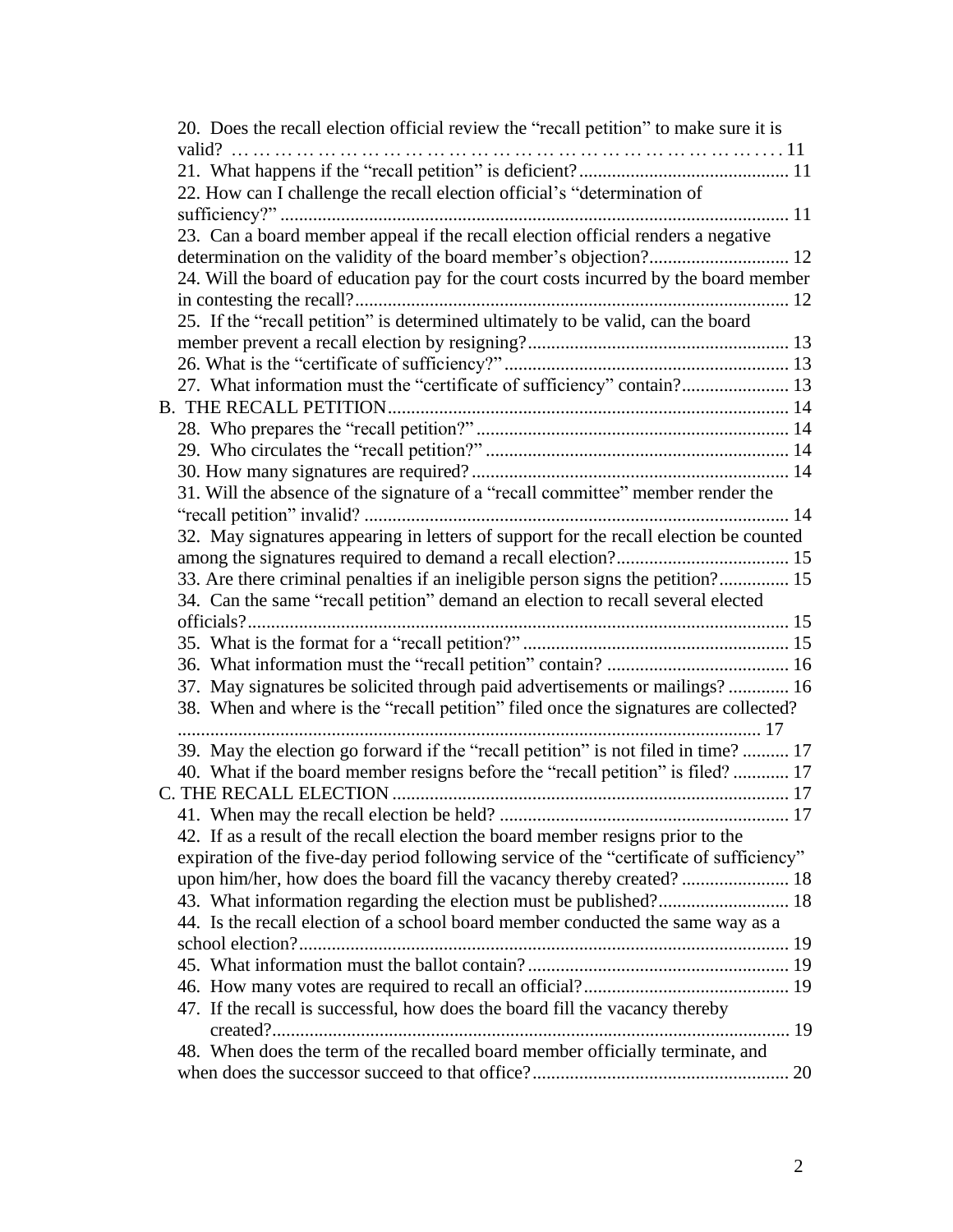| 49. If an elected official is recalled, may that same official be elected as his or her |  |
|-----------------------------------------------------------------------------------------|--|
|                                                                                         |  |
| 50. If the recall effort is not successful, does the board member continue in the       |  |
|                                                                                         |  |
| 51. Can a board member who survives a recall challenge be recalled again in the         |  |
|                                                                                         |  |
| 52. Is a "recall committee" subject to New Jersey's campaign contributions laws?21      |  |

**Nothing contained in this document should be construed as legal advice. This document is for informational purposes only. Please consult your board attorney for legal advice.**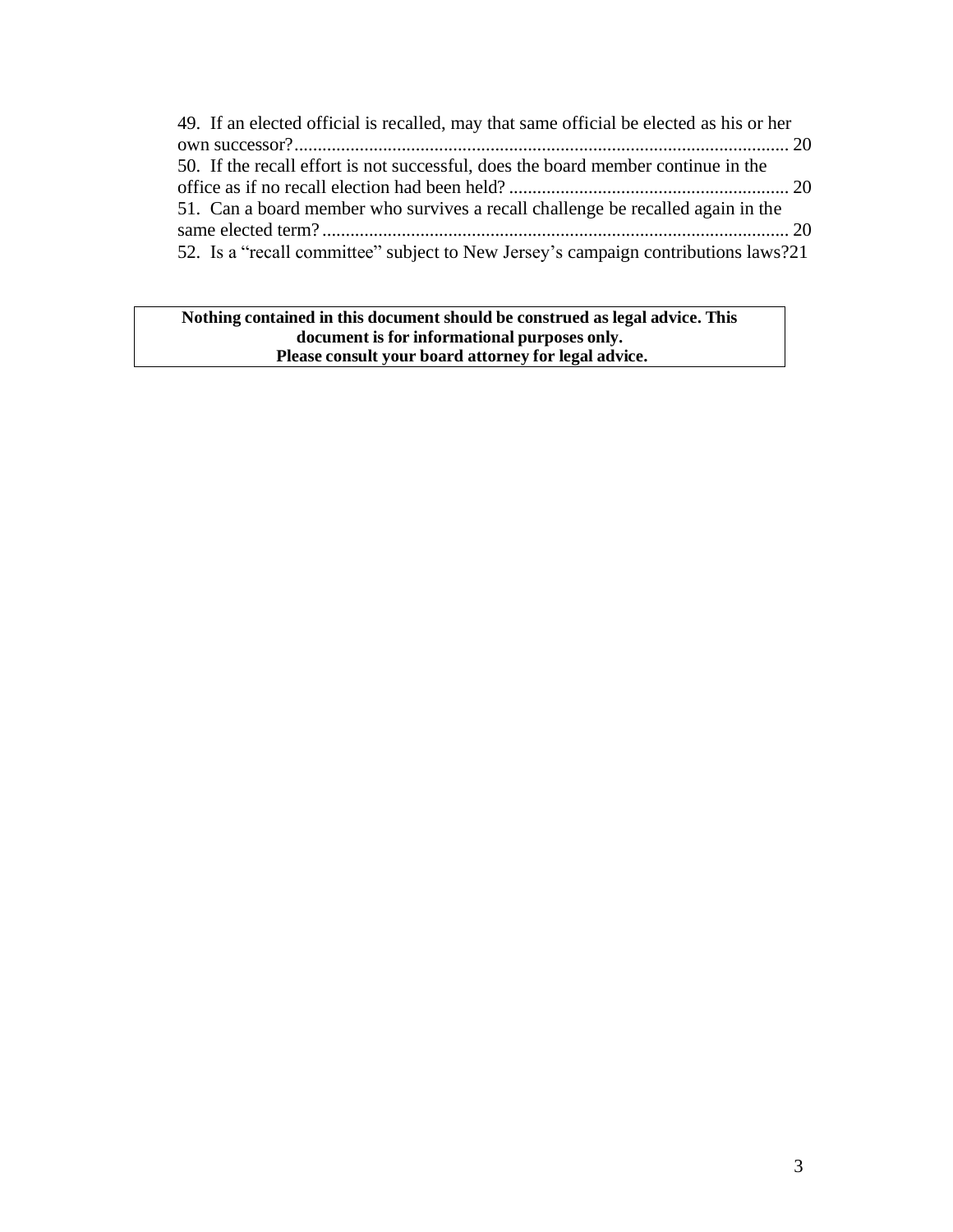# <span id="page-3-0"></span>*A. THE RECALL PROCESS*

#### **1. When was the Recall Act enacted?**

The Recall Act was adopted on May 17, 1995 as L. 1995 c. 105 (codified at *[N.J.S.A](https://njlaw.rutgers.edu/cgi-bin/njstats/showsect.cgi?section=19%3A27A-1&actn=getsect)*. [19:27A-1](http://lis.njleg.state.nj.us/cgi-bin/om_isapi.dll?clientID=143318&Depth=2&TD=WRAP&advquery=%2219%3a27A-1%22&depth=4&expandheadings=on&headingswithhits=on&hitsperheading=on&infobase=statutes.nfo&rank&record=%7b9014%7d&softpage=Doc_Frame_PG42&wordsaroundhits=2&x=26&y=20&zz) *et seq*.). The Recall Act implements the 1993 constitutional amendment (Article I [paragraph](https://www.njleg.state.nj.us/lawsconstitution/constitution.asp) 2) granting to the voters the power to recall any elected official, including school board members. Prior to the enactment of the Recall Act, the right [to](https://njlaw.rutgers.edu/cgi-bin/njstats/showsect.cgi?section=19%3A27A-1&actn=getsect) recall elected officials was only available in certain municipalities and counties. [The](https://njlaw.rutgers.edu/cgi-bin/njstats/showsect.cgi?section=19%3A27A-1&actn=getsect) [Recall Act](https://njlaw.rutgers.edu/cgi-bin/njstats/showsect.cgi?section=19%3A27A-1&actn=getsect) repealed all previous recall laws.

#### **2. Have many school board members been recalled under the Recall Act?**

Since the law adoption of the Recall Act in 1995, there have been only a few elections to recall school board members. In 1996, there was an attempt to recall a member of the Ramapo-Indian Hills School District in Bergen County for discussing "regionalization," but the board member retained his seat. In Salem County, the president of the Woodstown-Pilesgrove School Board was recalled in 2003 after the board refused to discuss the firing of a guidance supervisor who was popular and effective but lacked proper state credentials. (NJSBA policy calls for protection against recall when a board is legally performing its duties--*e.g*., not discussing personnel issues in open session. See File Code [9114.](https://www.njsba.org/wp-content/uploads/2016/02/resources-policy-ppm-9000-9114.pdf)

The low number of recalls may be greatly attributable to the large number of signatures required for the petition, as well as other stringent requirements such as the strict time frames that must be met at various stages of the recall effort and the fact that a recall election may not take place within the first year of an elected official's term, nor later than six months prior to the school board election in the final year of an official's term. A court decision from the Spring Lake Heights school district in 1997 illustrates how strictly courts will adhere to time frames. In that matter, a recall petition was dismissed because, given all of the statutory time periods, the election could not be held within the permitted window of time, and the law did not provide for relaxation of those restrictions. The recall election could not be held at the next general school board election, which would have been less than six months before the regular election at the end of the board member's term, because a recall election official had to wait at least 55 days following the fifth business day following the service of the certification on the board member. *Committee to Recall Casagrande v. Casagrande, Spring Lake Heights*, 304 *N.J. Super*. 496(L. Div. 1997), affirmed 304 *N.J. Super.* [421 \(App. Div. 1997\).](https://njlaw.rutgers.edu/collections/courts/appellate/a3963-96.opn.html)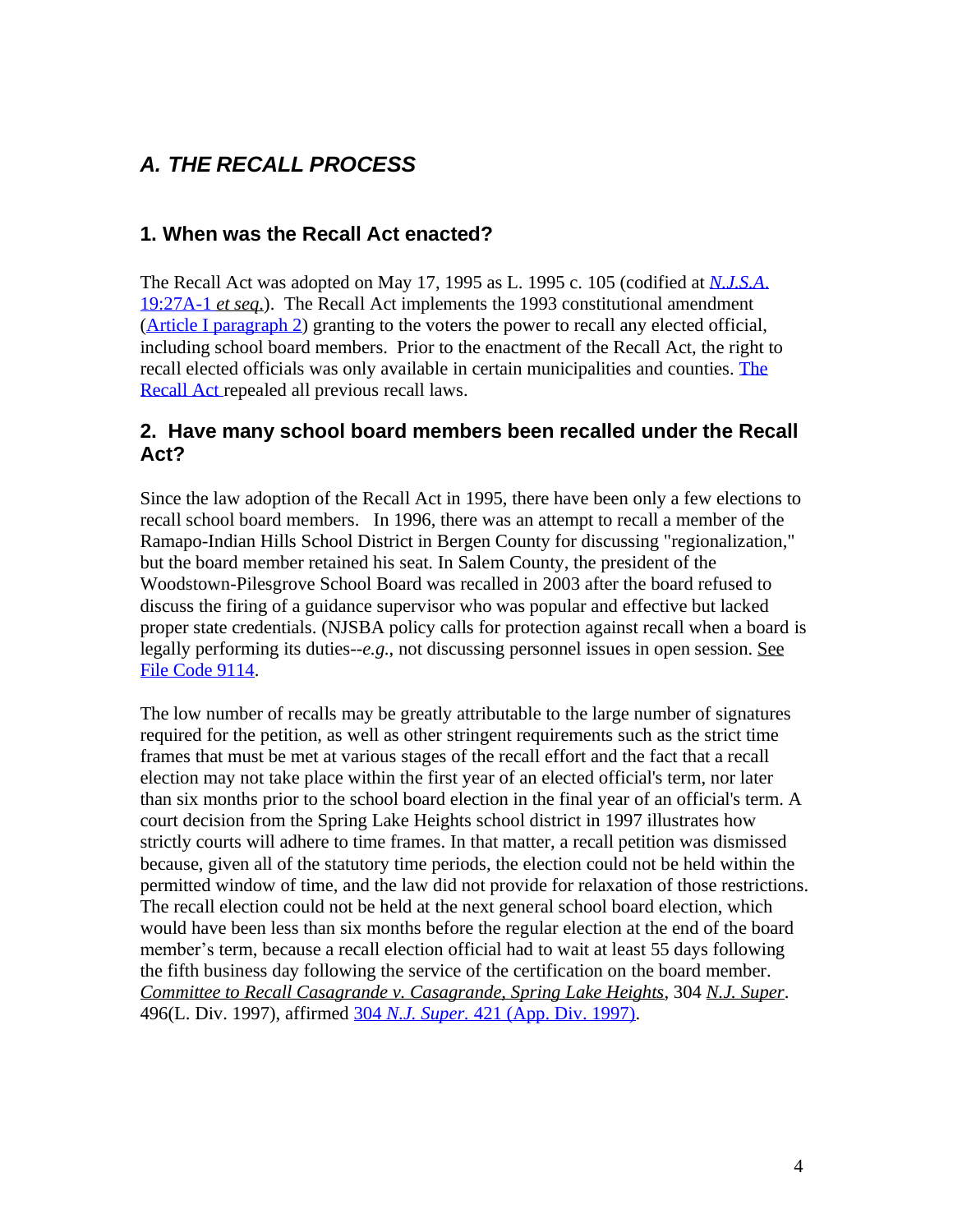## <span id="page-4-0"></span>**3. Who can be recalled?**

Only officials who are elected by the voters may be recalled. For example, if you are a school board member in a Type I (appointed) district, you cannot be recalled through a recall election.

However, the law specifically permits the recall of persons appointed to fill a vacancy in an elected office. *N.J.S.A*. [19:27A-4\(a\).](https://njlaw.rutgers.edu/cgi-bin/njstats/showsect.cgi?title=19&chapter=27A§ion=4&actn=getsect) Thus members of Type II districts who were appointed to fill vacancies are subject to recall even though they were not elected by public vote.

## **4. Can a board member be recalled in the beginning of the board member's term?**

No. A recall election may only be held after one year of service in the official's current term of office, allowing a board member to "get up to speed" before a recall can take place. This applies both to officials who were elected, as well as to officials who were appointed to fill a vacancy in an elected office.

An elected official must be given time to learn the office, become familiar with the issues, and perform duties before a recall can occur. "The recall process is not to be used as a second general election, but as a process to redress public officials who have not performed to the satisfaction of the electorate given a reasonable opportunity to do so." *Committee to Recall Casagrande v. Casagrande, Spring Lake Heights*, 304 *N.J. Super*. 496 at 510 (L. Div. 1997).

#### **5. Can a board member be recalled near the end of the board member's term?**

No. A recall election may not be held in the six months prior to the school board election in the final year of the board member's term. *N.J.S.A*. [19:27A-4\(a\).](https://njlaw.rutgers.edu/cgi-bin/njstats/showsect.cgi?title=19&chapter=27A§ion=4&actn=getsect) The effect of this provision is to reduce the potential use of the recall mechanism as a campaign tactic. It also indicates the Legislature's intent that hard-earned tax dollars should not be utilized to hold an additional election when in less than six months the public will have its opportunity to speak*. Committee to Recall Casagrande v. Casagrande, Spring Lake Heights*, 304 *N.J. Super.* 496 at 510-511 (L. Div. 1997). NJSBA is aware of at least one potential recall that did not occur due to the fact that by the time signatures were collected and approved, there were less than six months left in the board member's term.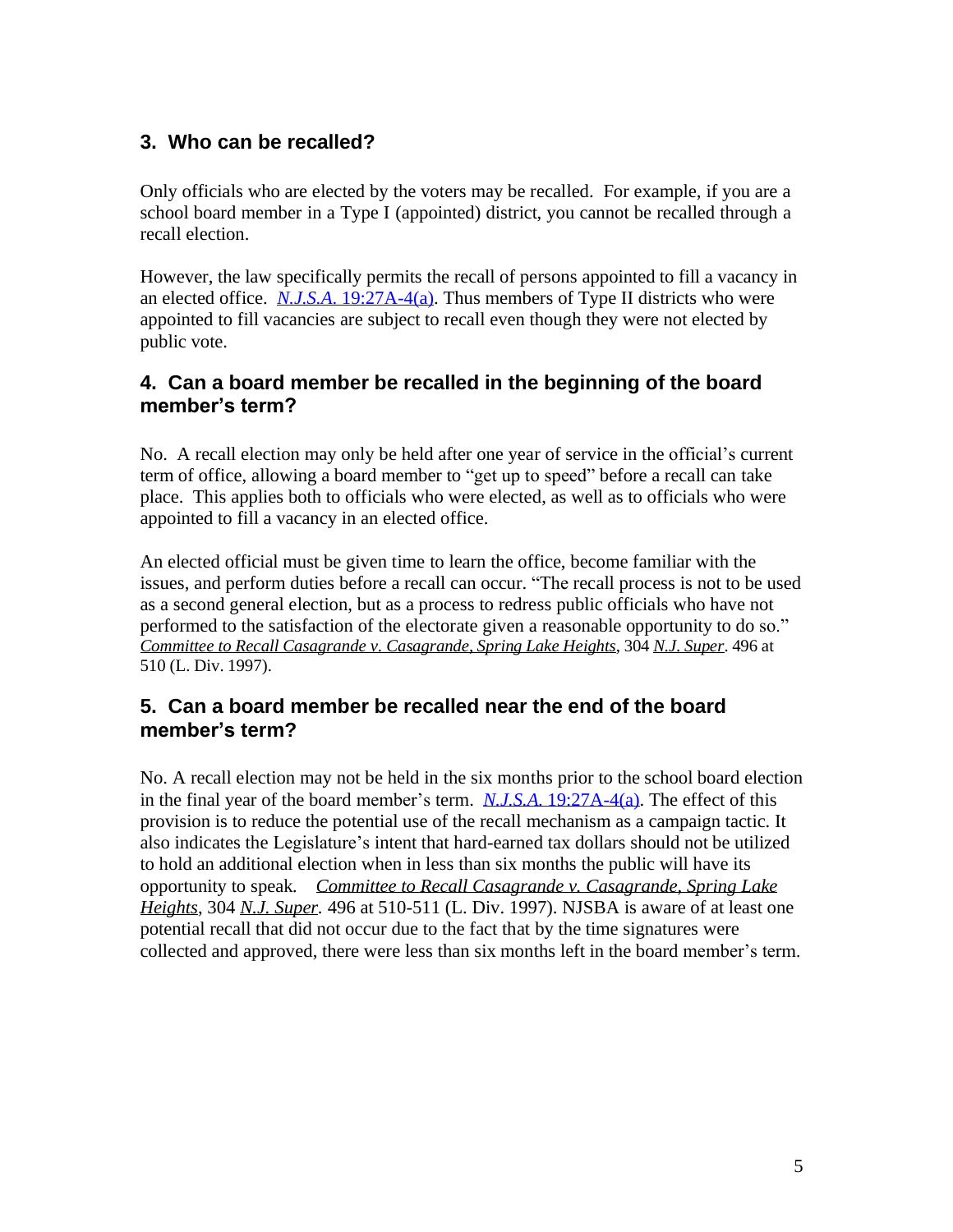#### <span id="page-5-0"></span>**6. When can a recall effort be started against a board member?**

The recall procedures may begin no earlier than the  $50<sup>th</sup>$  day preceding the completion of the first year of the official's term of office, or the  $50<sup>th</sup>$  day preceding the completion of the first year of service if the board member is filling a vacancy. *N.J.S.A*. [19:27A-4\(b\).](https://njlaw.rutgers.edu/cgi-bin/njstats/showsect.cgi?title=19&chapter=27A§ion=4&actn=getsect)

#### **7. How is the recall process started?**

The first step of the recall process is for the proponents of the effort, referred to in the law as the "sponsors," to establish a "recall committee" and file a "notice of intention" with the appropriate "recall election official." *N.J.S.A*[. 19:27A-3,](https://njlaw.rutgers.edu/cgi-bin/njstats/showsect.cgi?section=19%3A27A-3&actn=getsect) [6.](https://njlaw.rutgers.edu/cgi-bin/njstats/showsect.cgi?section=19%3A27A-6&actn=getsect)

A "recall committee" is a committee formed by persons sponsoring the recall of an elected official which represents the sponsors and signers of a recall in matters relating to the recall effort.

A "recall election official" is defined by the statute as "the official authorized by law to receive nominating petitions for an elective office . . . ." For school districts with April elections, the board secretary is the official legally authorized to receive nominating petitions in a school board election, and therefore the board secretary serves as the "recall election official" in a recall election of a school board member for districts with April elections. For school districts with November elections, the county clerk is the official legally authorized to receive nominating petitions in a school board election, and therefore the county clerk serves as the "recall election official" in a recall election of a school board member for districts with November elections. *See N.J.S.A.* [19:60-7.](https://njlaw.rutgers.edu/cgi-bin/njstats/showsect.cgi?section=19%3A60-7&actn=getsect) (In *Casagrande*, above, the court ruled that under the particular circumstances presented, the good faith mistaken filing of the notice of intention and the petition with the borough clerk rather than with the interim board secretary did not prevent the election from going forward; however the election was voided on other grounds.)

## **8. What information must the "notice of intention" contain?**

The notice of intention filed by the recall committee must contain specific information including:

- a. name and office of the elected official sought to be recalled;
- b. name and business or residence address of at least three sponsors of the petition who shall constitute a recall committee to represent the sponsors and the signers;
- c. name of the recall committee as follows: "COMMITTEE TO RECALL [name of board member sought to be recalled] FROM THE OFFICE OF [name of office];
- d. certified statement by each member of the recall committee that he/she is registered to vote in that district, supports the recall and accepts the responsibilities of serving on the recall committee; and
- e. statement as to whether the recall election will be held at the next general or school election, as appropriate, or at a special election. *N.J.S.A.* [19:27A-6.](https://njlaw.rutgers.edu/cgi-bin/njstats/showsect.cgi?section=19%3A27A-6&actn=getsect)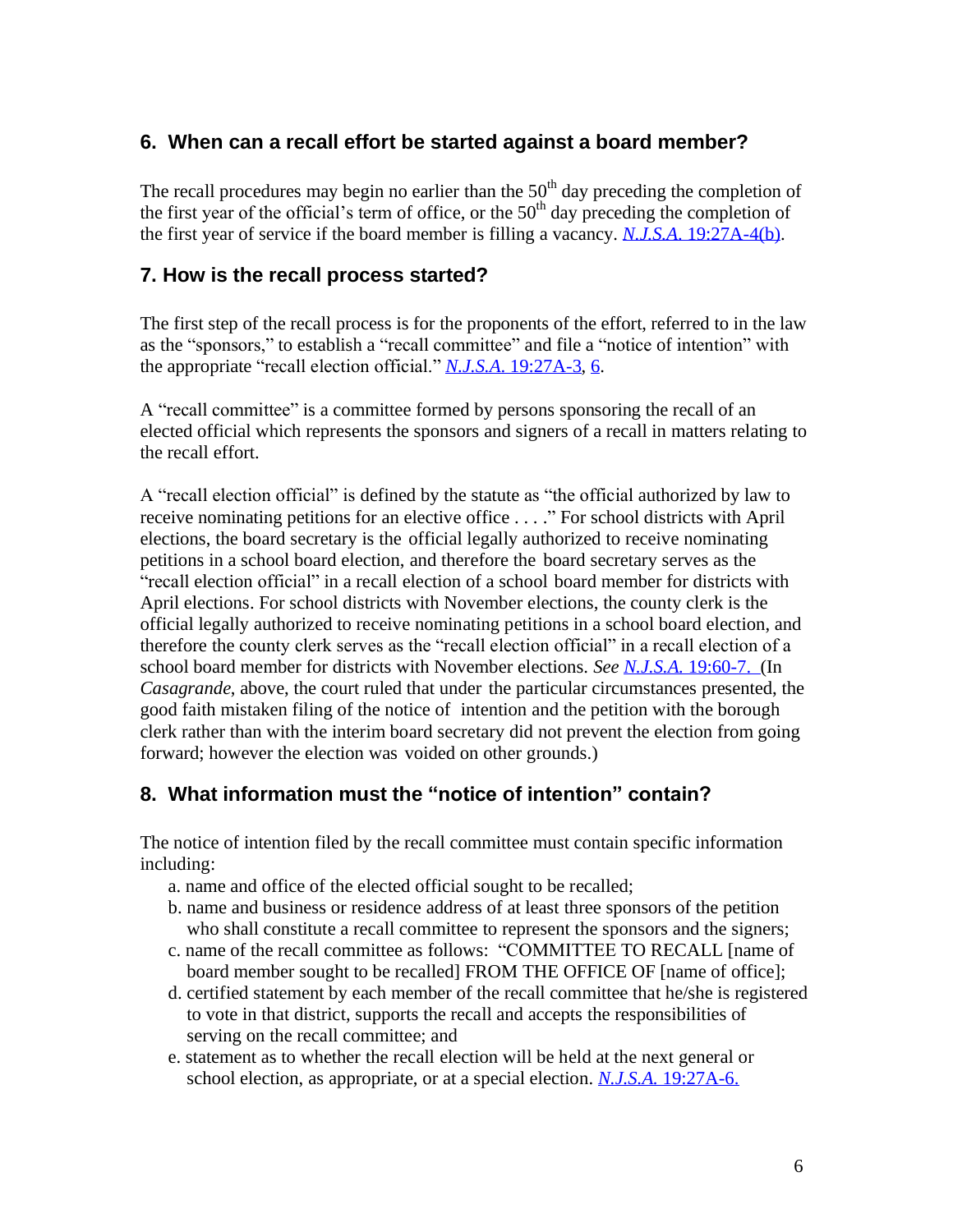## <span id="page-6-0"></span>**9. Is a board member who is subject to a recall effort entitled to a statement of the reasons for the recall?**

No. It is up to the recall committee, whether it wishes to provide the reasons. The recall committee may, but is not required to, provide in the notice of intention a statement of up to 200 words indicating the reasons for the recall. The sponsors of the recall effort are not required to submit a statement of reasons in connection with the preparation or circulation of a recall petition, with the transmittal of any required notice, with the submission to voters of the question of recall, or at any other point. *N.J.S.A*. [19:27A-4\(a\)](https://njlaw.rutgers.edu/cgi-bin/njstats/showsect.cgi?section=19%3A27A-4&actn=getsect) and *N.J.S.A*. [19:27A-6\(e\).](https://njlaw.rutgers.edu/cgi-bin/njstats/showsect.cgi?title=19&chapter=27A§ion=6&actn=getsect)

A recall effort cannot be challenged on the grounds that the reasons for the recall are arbitrary or unreasonable. Even if at some stage the reasons are presented, the Recall Act does not provide a basis on which to present a legal challenge to the sufficiency of the reasons. As a political question, rather than a judicial question, it will be up to the electorate, and not the courts, to decide whether the reasons stated are serious enough to warrant removal. However, an official subject to recall may have separate legal recourse should the statement of reasons meet the legal standard for defamation.

#### **10. What happens if the "notice of intention" does not contain the required information?**

The recall election official—the board secretary in districts with April elections and the county clerk in districts with November elections—must review the notice of intention to ensure that it complies with the information requirements. If the recall election official finds that the notice of intention does not comply, the official must, within three business days, return the notice to the recall committee, together with a written statement indicating the reasons for that finding. The recall committee may file a corrected notice of intention. *N.J.S.A*. [19:27A-7\(a\).](https://njlaw.rutgers.edu/cgi-bin/njstats/showsect.cgi?section=19%3A27A-7&actn=getsect)

The law is silent about whether the board member must be notified of the recall effort, if the notice of intention is *not* approved and the recall committee does not file a corrected notice of intention.

#### **11. What happens next when the "notice of intention" contains the required information?**

*Approval:* If the recall election official (*see* Question 7 for definition) finds that the notice of intention complies with the information requirements, the official must imprint on the notice of intention: his/her/their approval, title, signature, and the date. If the recall committee has requested that the recall election be held at a special election, the recall election official must also prepare and a cost estimate for conducting the recall election, which must be added to the notice of intention, and also to the first page of each section of the recall petition. *N.J.S.A*[. 19:27A-](https://njlaw.rutgers.edu/cgi-bin/njstats/showsect.cgi?section=19%3A27A-7&actn=getsect)[7\(a\).](http://lis.njleg.state.nj.us/cgi-bin/om_isapi.dll?clientID=150059&Depth=2&TD=WRAP&advquery=%2219%3a27A-1%22&depth=4&expandheadings=on&headingswithhits=on&hitsperheading=on&infobase=statutes.nfo&rank&record=%7b9014%7d&softpage=Doc_Frame_PG42&wordsaroundhits=2) Within three business days of receiving the notice of intention, the recall election official must return a certified copy of the approved notice of intention to the recall committee.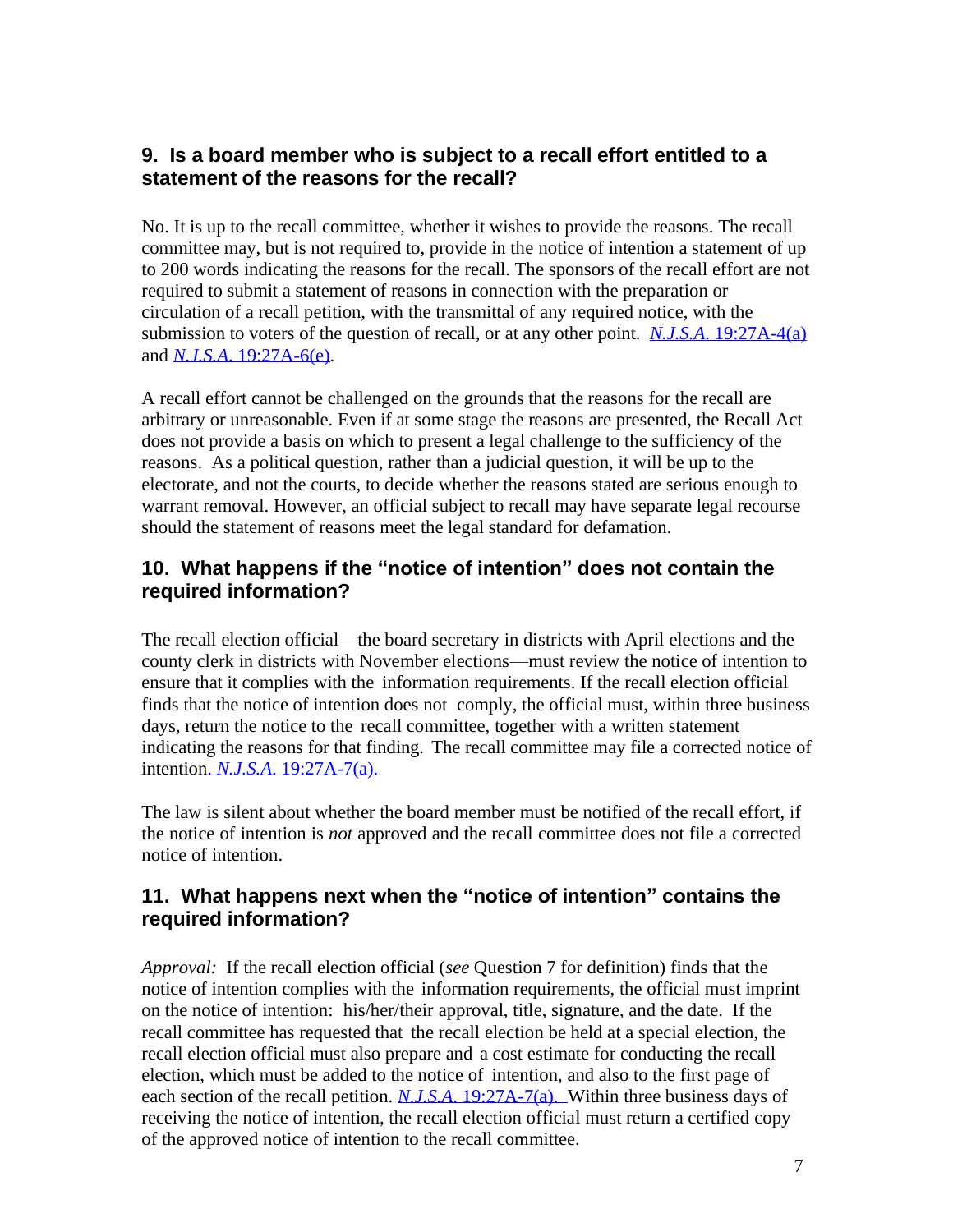<span id="page-7-0"></span>In *Casagrande* (see above*)*, the failure to include a cost estimate for a special election, where the petition was out of time for the regular election, rendered the petition void. The court noted that the Recall Act requires that the public must be informed that by signing the recall petition for a special election they will be spending school board monies for elections, not books. The court had no power to alter this clear and unambiguous mandate.

#### **12. Can the recall committee voluntarily pay for the costs of a recall election?**

No. In *Casagrande* (see above), the court ruled that the recall committee could not be permitted to bear the cost of the recall election, although the committee wanted to pay for it to avoid starting the process over again when its petition was deemed void for its failure to include a cost estimate. The court found that only the school board may fund the election by law.

## **13. How long must the approved "notice of intention" be retained?**

The recall election official (*see* Question 7 for definition) must keep the original approved notice for not less than five years from the date of approval, and make it available to the public for inspection and copying. The recall election official must also keep the affidavit of the time and manner of service and proof of publication for so long as the approved notice of intention is retained. *[N.J.S.A](https://njlaw.rutgers.edu/cgi-bin/njstats/showsect.cgi?section=19%3A27A-7&actn=getsect)*. [19:27A-7.](https://njlaw.rutgers.edu/cgi-bin/njstats/showsect.cgi?section=19%3A27A-7&actn=getsect)

#### **14. When does the board member get served with a copy of the "notice of intention?"**

Within five business days of approving the notice of intention, the recall election official (*see* Question 7 for definition) must serve a copy of it on the school board member, by personal delivery or certified mail.

#### *N.J.S.A*. [19:27A-7\(b\).](https://njlaw.rutgers.edu/cgi-bin/njstats/showsect.cgi?section=19%3A27A-7&actn=getsect)

## **15. Must the "notice of intention" be published in the newspaper?**

Yes. Within two weeks of approving the notice of intention, the recall election official (*see* Question 7 for definition) must have it printed in newspaper published in the "jurisdiction." *N.J.S.A*. [19:27A-7\(b\).](https://njlaw.rutgers.edu/cgi-bin/njstats/showsect.cgi?section=19%3A27A-7&actn=getsect) "Jurisdiction" is defined as "the electoral jurisdiction... within which the voters reside who are qualified to vote for an elected official who is sought to be recalled," which would in the case of the recall of a school board member, be the appropriate school district(s). *N.J.S.A*. [19:27A-3.](https://njlaw.rutgers.edu/cgi-bin/njstats/showsect.cgi?section=19%3A27A-3&actn=getsect)

If no such paper exists, publication must be made in a newspaper generally circulated within the district. The published notice of intention must be abbreviated to include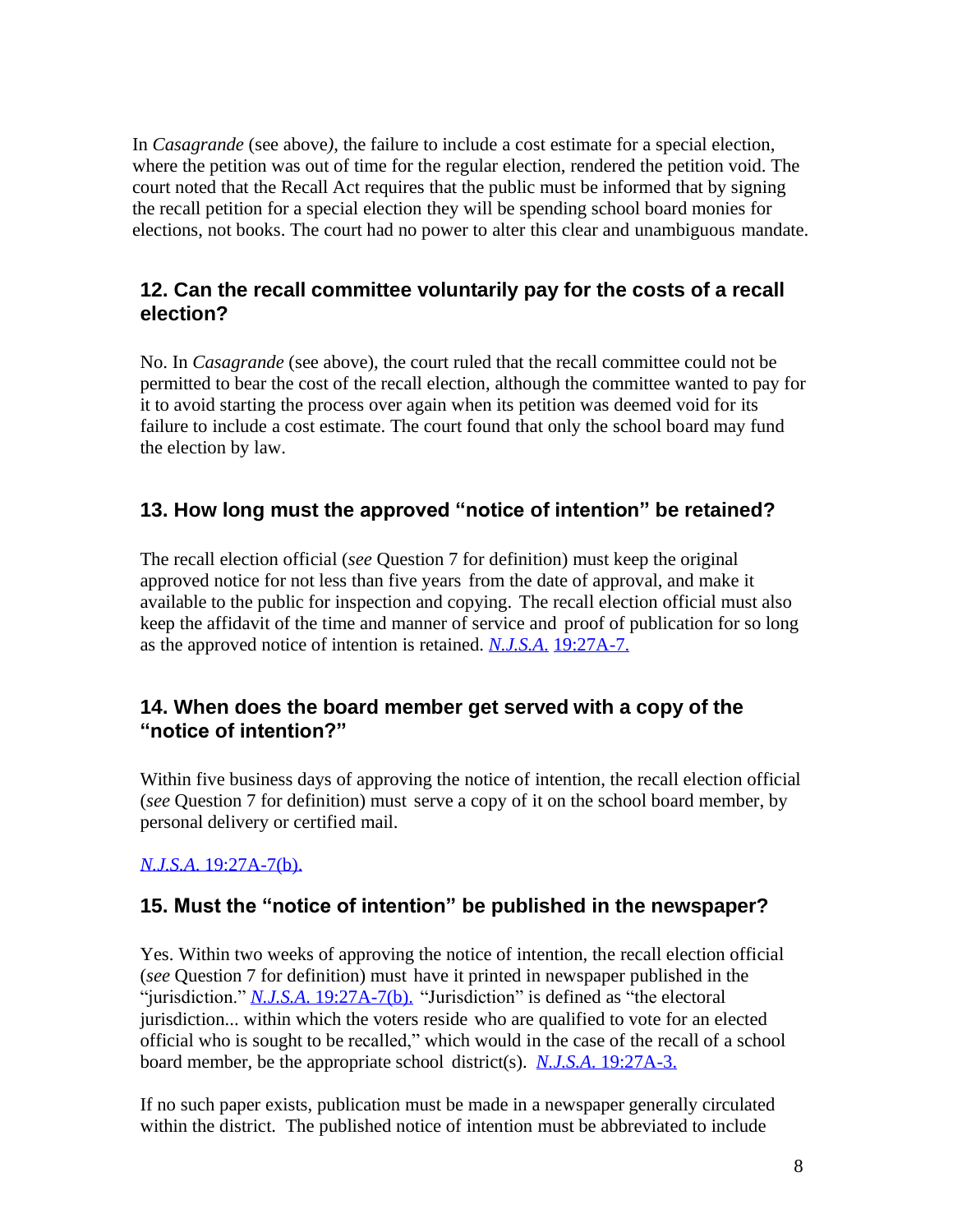<span id="page-8-0"></span>information naming only three members of the recall committee who must be designated for that purpose by the committee.

After publication, the recall election official must attach to the original approved notice of intention, an affidavit of service and proof of publication. The affidavit of service and proof of publication must be retained on file with the notice of intention for not less than five years, and make it available to the public for inspection and copying. *[N.J.S.A](http://lis.njleg.state.nj.us/cgi-bin/om_isapi.dll?clientID=194050&Depth=2&TD=WRAP&advquery=%2219%3a27A-1%22&depth=4&expandheadings=on&headingswithhits=on&hitsperheading=on&infobase=statutes.nfo&rank&record=%7b9008%7d&softpage=Document42&wordsaroundhits=2)*. [19:27A-7.](https://njlaw.rutgers.edu/cgi-bin/njstats/showsect.cgi?section=19%3A27A-7&actn=getsect) 

#### **16. How may a board member respond if served with a "notice of intention?"**

If the notice of intention does not contain a statement of the reasons for the recall, the board member may not file an answer. The right to file an answer with the recall election official (*see* Question 7 for definition) is limited only to those recall efforts where the notice of intention contains a statement of the reasons for the recall. Where the notice of intention lists the reasons for the recall, a board member may file an answer not to exceed 200 words, with the recall election official. The board member's answer will provide information to the voters and must be printed on the first page of each section of the petition. *N.J.S.A*. [19:27A-7\(c\).](https://njlaw.rutgers.edu/cgi-bin/njstats/showsect.cgi?section=19%3A27A-7&actn=getsect)

Where the notice of intention contains no statement of reasons for the recall, or where a board member chooses not to file an answer, the board member must instead "acknowledge receipt" of the notice of intention in writing to the recall election official.

Within two business days of the board member's filing or acknowledgement, the recall election official must serve a copy of same on the recall committee. If the board member filed no answer or acknowledgement within the five business days allotted, then the recall election official must transmit to the recall committee a signed statement that no such response was timely filed with it. These communications must be by personal delivery or certified mail. *N.J.S.A*. [19:27A-7\(c\).](https://njlaw.rutgers.edu/cgi-bin/njstats/showsect.cgi?section=19%3A27A-7&actn=getsect)

## **17. If the "notice of intention" contains no statement of reasons, how can a board member publicly defend him/herself?**

While the formal recall procedure does not permit a board member to include an answer as part of the recall mechanism in such a case, nothing in the law would preclude the board member from submitting editorials, writing letters to the editor, or otherwise defending the board member's position. The School Ethics Commission has ruled that letters to the editor do not violate the School Ethics Act as long as the board member indicates that the letter is not authorized by, nor written on behalf of, the board; the information is accurate and not confidential; and the letter does not compromise the board. See, Advisory Opinion **[A03-07.](https://www.nj.gov/education/legal/ethics/advisory/cat5/a03-07.pdf)**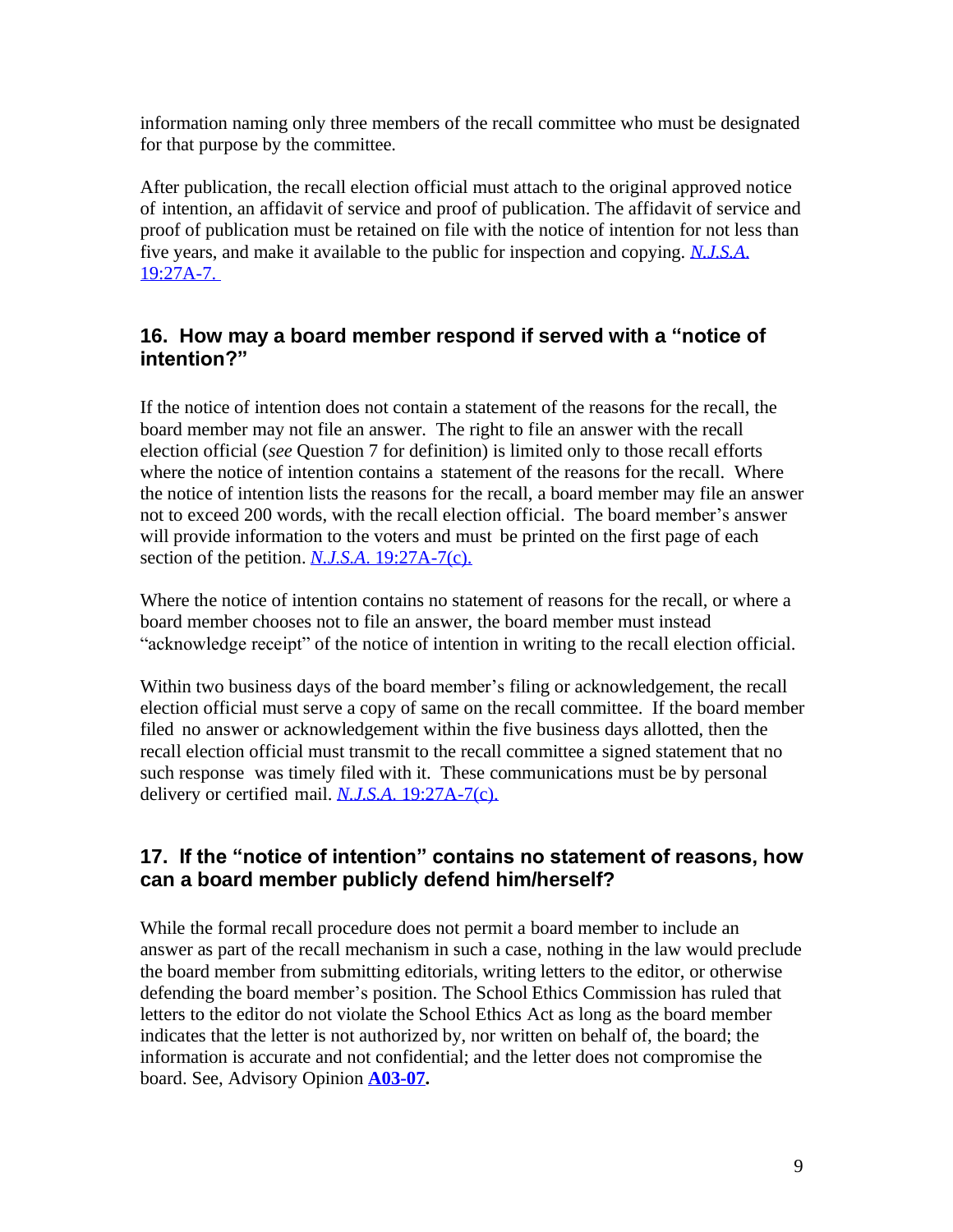<span id="page-9-0"></span>Also, the law provides specifically that an elected official may accept contributions and make expenditures for the purpose of opposing a recall effort by establishing a "recall defense committee." *N.J.S.A*. [19:27A-17\(b\).](https://njlaw.rutgers.edu/cgi-bin/njstats/showsect.cgi?section=19%3A27A-17&actn=getsect)

## **18. Is a "recall defense committee" subject to New Jersey's campaign contribution laws?**

Yes. See, *N.J.S.A.* [19:27A-17.](https://njlaw.rutgers.edu/cgi-bin/njstats/showsect.cgi?section=19%3A27A-17&actn=getsect) A recall defense committee is subject to all of the requirements on the receipt of contributions applicable to any candidate committee under the "New Jersey Campaign Contributions and Expenditures Reporting Act," contained in *N.J.S.A.* [19:44A-1](https://njlaw.rutgers.edu/cgi-bin/njstats/showsect.cgi?section=19%3A44A-1&actn=getsect) *et seq*. See also, regulations under *N.J.A.C*. [19:25-14.1](https://advance.lexis.com/documentpage/?pdmfid=1000516&crid=e8f8db6a-48cf-41dc-9cd3-0d489e2d0abb&nodeid=ABBAAIAABAAPAAB&nodepath=%2FROOT%2FABB%2FABBAAI%2FABBAAIAAB%2FABBAAIAABAAP%2FABBAAIAABAAPAAB&level=5&haschildren=&populated=false&title=%C2%A7+19%3A25-14.1+Definitions&config=00JAA1YTg5OGJlYi04MTI4LTRlNjQtYTc4Yi03NTQxN2E5NmE0ZjQKAFBvZENhdGFsb2ftaXPxZTR7bRPtX1Jok9kz&pddocfullpath=%2Fshared%2Fdocument%2Fadministrative-codes%2Furn%3AcontentItem%3A5XKV-PWC1-JTGH-B22C-00008-00&ecomp=d38_kkk&prid=1d43a82e-0aae-411b-80c3-6a9c70f4cfa0) *et seq*. (Likewise, the recall committee is subject to reporting requirements, with certain modifications. See #52 below.)

A recall defense committee is in addition to any candidate committee or joint candidates committee which the official may otherwise establish. The Recall Act states that a recall defense committee will be permitted to receive, without limit, contributions from that candidate committee or joint candidates committee. It also addresses the effect of transfers between these funds.

The recall defense committee may be formed any time after and may not accept contributions until the board member is served with notice of the recall effort in either of these ways:

- the recall committee serves written notice of the recall effort on the board member by personal service or certified mail, with a copy filed with the recall election official (*see* Question 7 for definition) or
- a copy of an approved notice of intention is served on the board member.

All contributions received by the recall defense committee may only be used for:

- 1. the payment of campaign expenses incurred in the course of and directly related to the committee's effort to oppose the recall or the passage of the question of recall at the recall election,
- 2. the payment of overhead and administrative expenses related to the operation of the committee, or
- 3. the pro-rata repayment of contributors.

The ELEC may require a recall defense committee to file cumulative reports. Board members should contact the Election [Law Enforcement](http://www.elec.state.nj.us/) Commission (ELEC) at (609) 292-8700 for more information regarding their reporting obligations.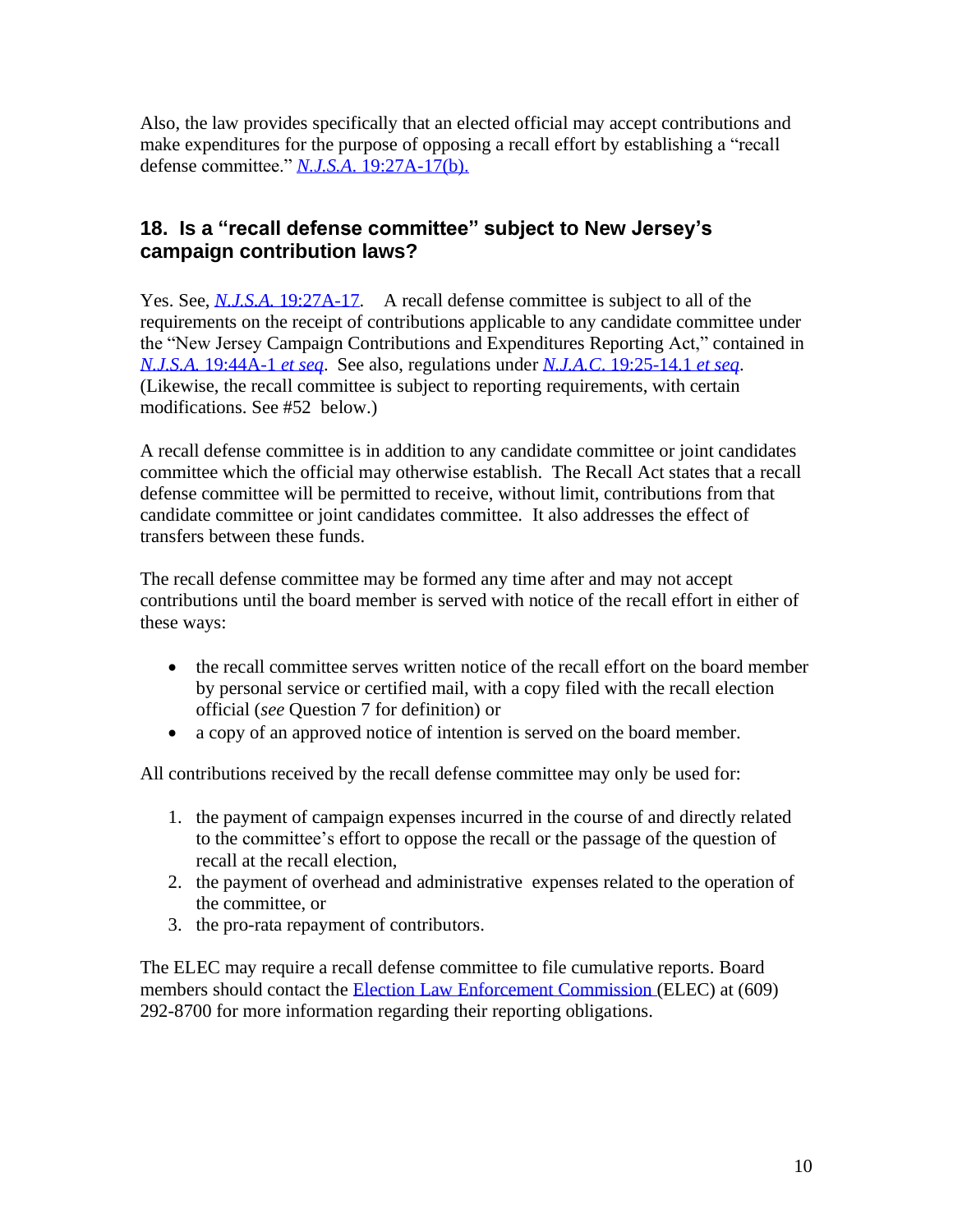#### <span id="page-10-0"></span>**19. What steps must the "recall committee" take to initiate the calling of the recall election?**

The recall committee must prepare and circulate a "recall petition." The recall committee must have the petition signed by least 25% of the persons registered to vote within the district on the date of the last general election that took place before the sponsors of the petition filed a notice of intention. The "recall petition" demands that an election be held to decide whether the official should be recalled. *N.J.S.A*. [19:27A-5. T](https://njlaw.rutgers.edu/cgi-bin/njstats/showsect.cgi?section=19%3A27A-5&actn=getsect)he recall petition must follow a very specific format. *N.J.S.A*[. 19:27A-8.](https://njlaw.rutgers.edu/cgi-bin/njstats/showsect.cgi?section=19%3A27A-8&actn=getsect) More information about the required contents, format and procedures involved with the recall petition, are described in **Section B**. of this document.

#### **20. Does the recall election official review the "recall petition" to make sure it is valid?**

All sections of a completed recall petition must be filed with the recall election official (*see* Question 7 for definition) at the same time. Within 10 business days of being presented with the completed petition for filing, the recall election official must determine whether the petition is signed by a sufficient number of registered voters and whether the petition meets all the requirements of the law. *N.J.S.A.* [19:27A-11.](https://njlaw.rutgers.edu/cgi-bin/njstats/showsect.cgi?section=19%3A27A-11&actn=getsect)

## **21. What happens if the "recall petition" is deficient?**

If the recall petition does not comply with the detailed requirements set forth in the statute, it will be void. The Recall Act specifically states that the petition will be void if it is not timely filed, if it bears an insufficient number of signatures, if any signature of a recall committee member is not affixed to it or is deemed invalid, or upon resignation of the board member. Furthermore, no part of a void petition may be used in connection with any other recall effort. If the recall election official believes that the petition is insufficient, the official will issue a determination that the petition is void. *[N.J.S.A.](http://lis.njleg.state.nj.us/cgi-bin/om_isapi.dll?clientID=39406706&Depth=4&TD=WRAP&advquery=%2219%3a27A-1%22&headingswithhits=on&infobase=statutes.nfo&rank&record=%7b9014%7d&softpage=Doc_Frame_Pg42&wordsaroundhits=2&x=51&y=21&zz)* [19:27A-10\(b\)](https://njlaw.rutgers.edu/cgi-bin/njstats/showsect.cgi?title=19&chapter=27A§ion=10&actn=getsect), *N.J.S.A.* [19:27A-11.](https://njlaw.rutgers.edu/cgi-bin/njstats/showsect.cgi?title=19&chapter=27A§ion=11&actn=getsect)

#### **22. How can I challenge the recall election official's "determination of sufficiency"?**

If the recall election official (*see* Question 7 for definition) determines that the recall petition is sufficient, the board member who is the subject of the recall may challenge that determination by filing a written objection to the recall election official's determination on the sufficiency of the petition. That objection must be filed within 10 business days from issuance of the recall election official's determination. Similarly, the recall committee may file a written objection if the recall election official determines that the recall petition is insufficient. *N.J.S.A.* [19:27A-12.](https://njlaw.rutgers.edu/cgi-bin/njstats/showsect.cgi?title=19&chapter=27A§ion=12&actn=getsect)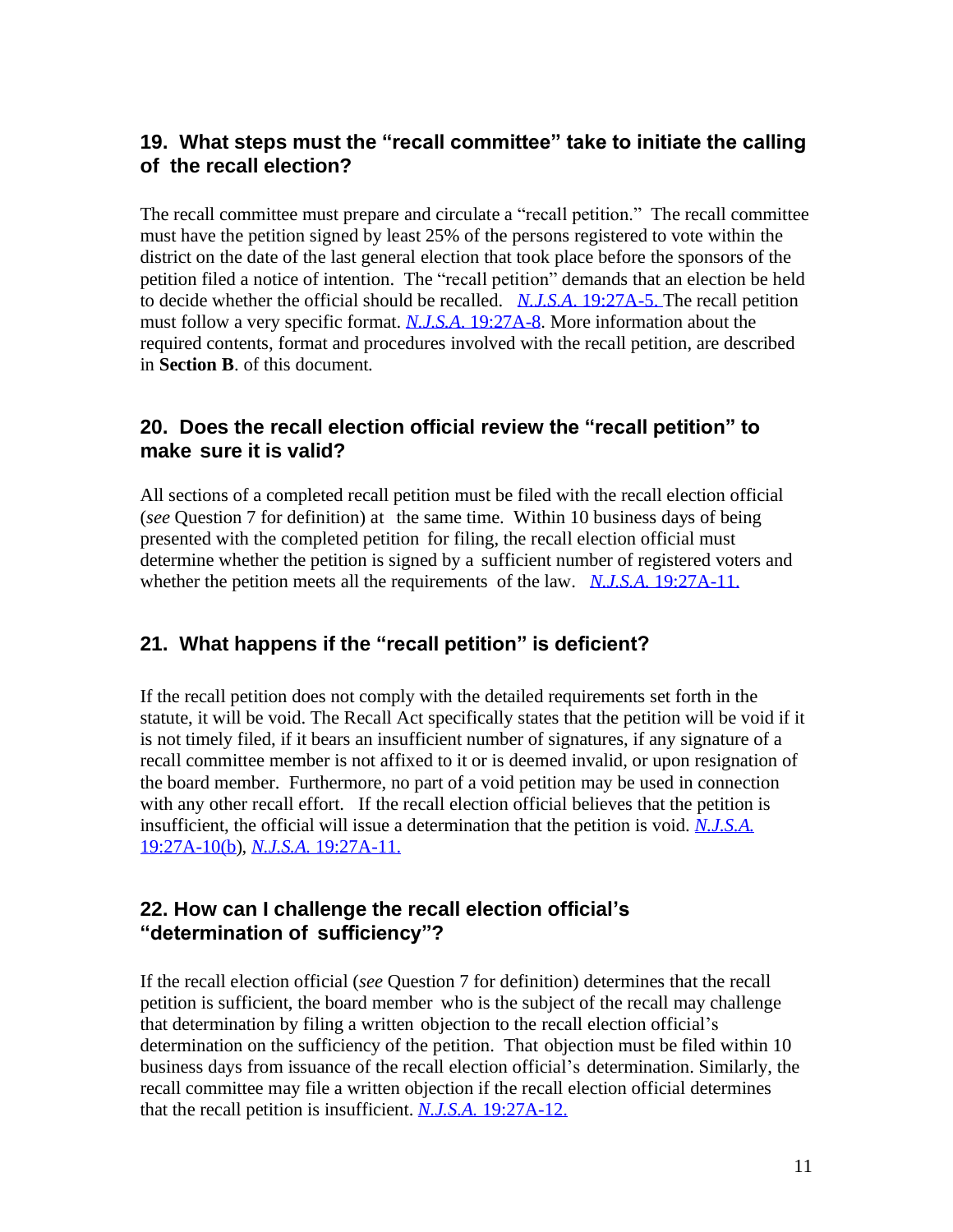<span id="page-11-0"></span>Therefore, a board member who is the subject of a recall petition should obtain a copy of the petition to make sure that it complies with all of the legal requirements. Upon request of either the board member or the recall committee, the recall election official must provide the party with a certified copy of the recall petition and must allow examination of the original recall petition during business hours. Then, in "an expedited manner" the recall election official must pass upon the validity of the objection.

#### **23. Can a board member appeal if the recall election official renders a negative determination on the validity of the board member's objection?**

The recall election official's (*see* Question 7 for definition of "recall election official") decision on the objection may be contested within 10 business days by filing an action in Superior Court. The Court must hear the matter "on an expedited basis" and issue an order as soon as possible. Whenever the recall petition requires more than 1,000 names, the parties are permitted to introduce evidence of random standard statistical analysis to create a rebuttable presumption regarding the sufficiency of the number of signatures. *N.J.S.A.* [19:27A-12.](https://njlaw.rutgers.edu/cgi-bin/njstats/showsect.cgi?title=19&chapter=27A§ion=12&actn=getsect)

#### **24. Will the board of education pay for the court costs incurred by the board member in contesting the recall?**

NJSBA attorneys are unaware of any judicial or administrative interpretation of the board member indemnification statute, *N.J.S.A.* [18A:12-20](https://njlaw.rutgers.edu/cgi-bin/njstats/showsect.cgi?section=18A%3A12-20&actn=getsect), that would provide the answer to this question. NJSBA policy File Code 9114 asserts NJSBA's belief that board members should be indemnified in recall matters that do not involve allegations of a criminal or quasi-criminal conviction as the basis for the recall. However, legal arguments can be made either way based on the language of *N.J.S.A.* 18A:12-20.

The board member indemnification statute requires that a board of education pay the counsel fees, expenses and the costs of appeal and other financial losses resulting from a "civil, administrative, criminal or quasi-criminal action or other legal proceeding" brought against a board member for an act or omission arising out of and in the course of the performance of his duties as a member of a board of education.

A board member who contests a recall and seeks counsel fees from the board could argue that the recall election is a "legal proceeding" brought against him/her for acts or omissions arising from his/her duties. However, that stance could be challenged on several grounds. First, if the notice of intention fails to identify a reason for the recall, the board member may not be able to demonstrate that the recall was in fact brought in response to the board member's "acts or omissions." (NJSBA policy, File Code 9114, states NJSBA's belief that the law should require that the recall petition state the basis for the recall.) Second, there is some question as to whether an election is a legal proceeding "brought against a board member" as contemplated by the statute; an argument could be advanced that a public body should not be required to bear the expense incurred by one of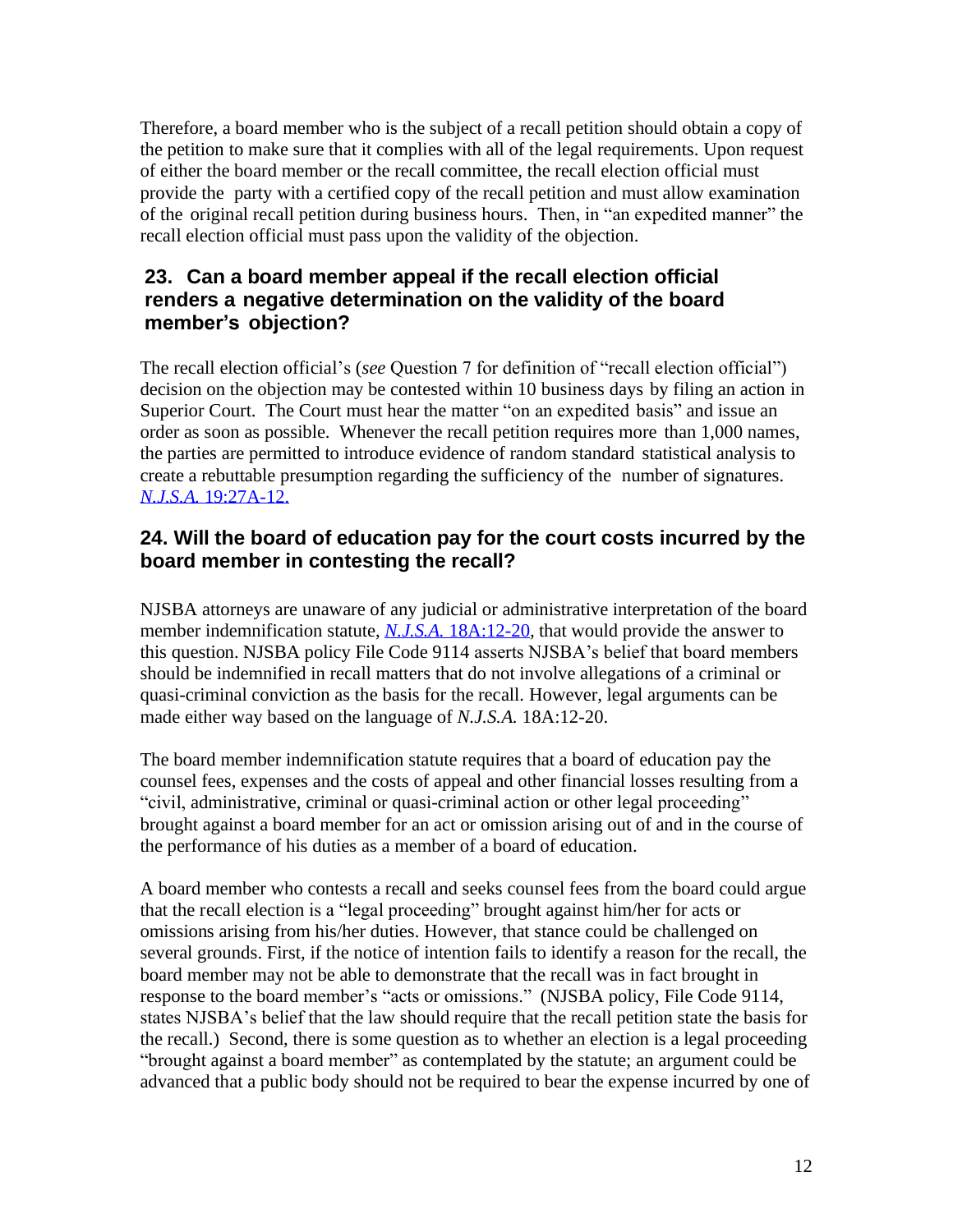<span id="page-12-0"></span>its members in contesting the implementation of a statutory election mechanism for which the board must also bear the expense.

Boards of education should seek the advice of the board attorney on the question of indemnification in the event of recall.

## **25. If the "recall petition" is determined ultimately to be valid, can the board member prevent a recall election by resigning?**

The election must be held unless the board member resigns within five business days of service of the "certificate of sufficiency" on him/her. If the board member has not resigned from board office at any point prior to five business days of the service of the certificate of sufficiency, the recall election official (*see* Question 7 for definition) must order and fix the holding of the recall election on the date indicated in the certificate. *N.J.S.A.* [19:27A-13\(a\)\(1\).](https://njlaw.rutgers.edu/cgi-bin/njstats/showsect.cgi?section=19%3A27A-13&actn=getsect)

## **26. What is the "certificate of sufficiency?"**

The "certificate of sufficiency" is the document issued by the recall election official (*see* Question 7 for definition) when the official finds that the "recall petition" meets the statutory requirements. If the board member does not challenge the recall election official's finding that the recall petition is sufficient, the recall election official must "forthwith" issue a "certificate of sufficiency" of the petition to the recall committee. Such a "certificate of sufficiency" must likewise be issued if the board member sought to be recalled does challenge the recall election official's determination but the original determination is confirmed by the recall election official or the Court. The recall election official must serve a copy of the "certificate of sufficiency" on the board member by personal service or certified mail. *N.J.S.A.* [19:27A-13\(a\)\(1\)](https://njlaw.rutgers.edu/cgi-bin/njstats/showsect.cgi?section=19%3A27A-13&actn=getsect)*.*

# **27. What information must the "certificate of sufficiency" contain?**

It must contain:

- 1. name and office of the board member sought to be recalled;
- 2. number of signatures required to cause the recall election;
- 3. statement that a valid recall petition with the required number of signatures has been filed with the recall election official (*see* Question 7 for a definition) and that a recall election will be held; and
- 4. date and time the election will be held if the board member does not resign.

*N.J.S.A.* [19:27A-13\(b\)](https://njlaw.rutgers.edu/cgi-bin/njstats/showsect.cgi?section=19%3A27A-13&actn=getsect)*.*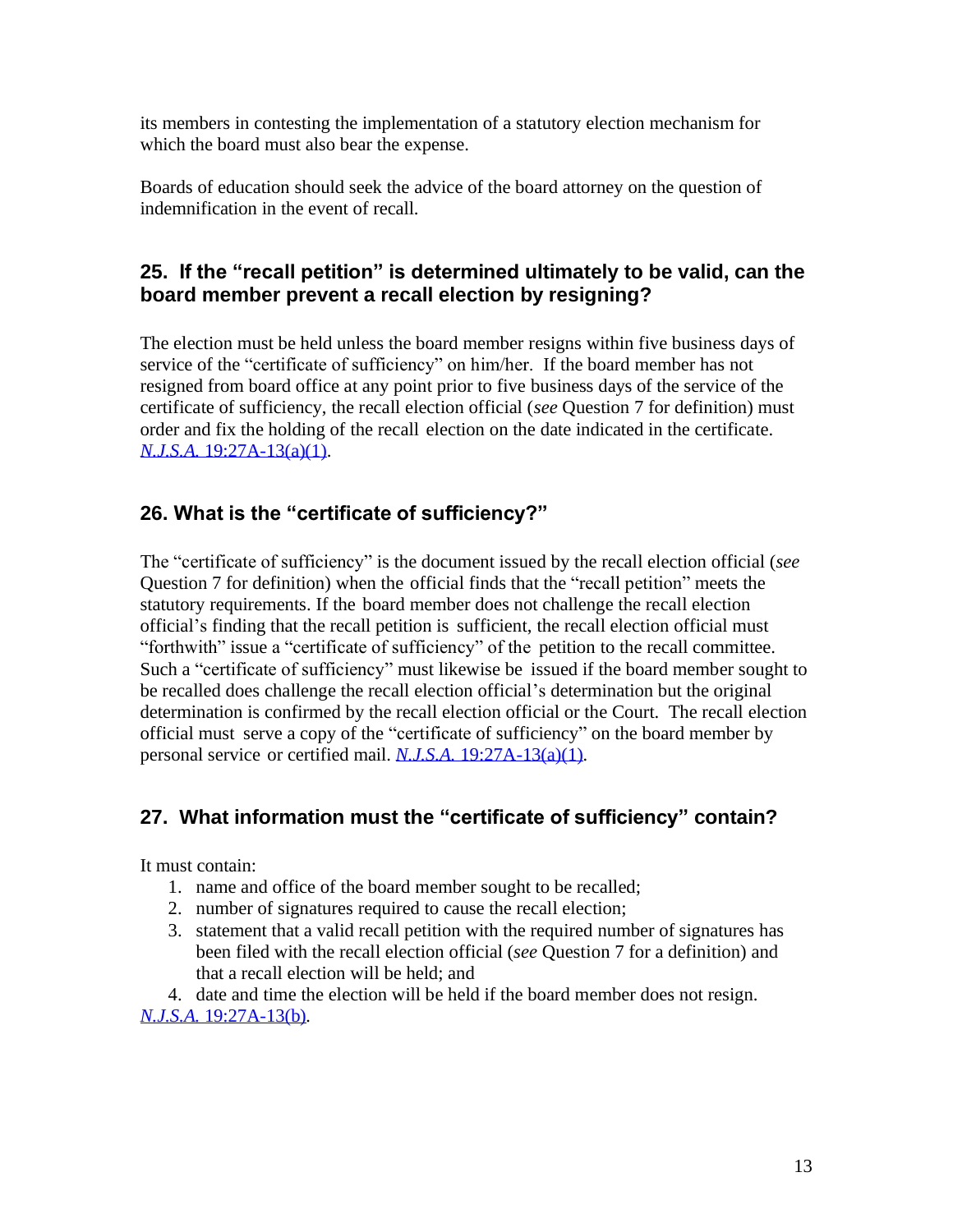# <span id="page-13-0"></span>*B. THE RECALL PETITION*

#### **28. Who prepares the "recall petition?"**

The petition is prepared by the recall committee in accordance with a format which has been approved by the Secretary of State. Prior to its use, the sections shall be reviewed by the recall election official (*see* Question 7 for definition) for compliance with the statute. The recall election official must review it within three business days of its receipt, and must print on the first page of each section his/her approval and signature. No section of the petition may be used to solicit signatures unless the recall election official has approved the petition and signed his/her approval. *N.J.S.A.* [19:27A-8\(f\)](https://njlaw.rutgers.edu/cgi-bin/njstats/showsect.cgi?title=19&chapter=27A§ion=8&actn=getsect)*.*

#### **29. Who circulates the "recall petition?"**

No person may act as the "circulator" (defined as one, paid or unpaid, who solicits signatures for a petition) unless he or she is a registered voter in the jurisdiction from which the official sought to be removed was elected. *N.J.S.A.* [19:27A-9](https://njlaw.rutgers.edu/cgi-bin/njstats/showsect.cgi?title=19&chapter=27A§ion=9&actn=getsect)*.*

#### **30. How many signatures are required?**

The recall committee must have the petition signed by least 25% of the persons registered to vote within the district on the date of the last general election that took place before the sponsors of the petition filed a notice of intention. *N.J.S.A.* [19:27A-5](https://njlaw.rutgers.edu/cgi-bin/njstats/showsect.cgi?section=19%3A27A-5&actn=getsect)*.*

When the circulator obtains signatures, no obstruction may be placed over any portion of a page of a petition section when the page is presented to a voter for signature. *[N.J.S.A.](http://lis.njleg.state.nj.us/cgi-bin/om_isapi.dll?clientID=39408893&Depth=4&TD=WRAP&advquery=%2219%3a27A-1%22&headingswithhits=on&infobase=statutes.nfo&rank&record=%7b902C%7d&softpage=Document42&wordsaroundhits=2&x=33&y=16&zz)* [19:27A-8\(g\)](https://njlaw.rutgers.edu/cgi-bin/njstats/showsect.cgi?section=19%3A27A-8&actn=getsect)*.* (The Recall Act is silent as to whether this would render the petition void.)

#### **31. Will the absence of the signature of a "recall committee" member render the "recall petition" invalid?**

Yes. Every member of the recall committee and every circulator must sign the petition. If any recall committee member fails to sign, or if the committee member's signature is deemed invalid, the petition will be void. *N.J.S.A.* [19:27A-8\(h\)](https://njlaw.rutgers.edu/cgi-bin/njstats/showsect.cgi?section=19%3A27A-8&actn=getsect) (The Recall Act is silent as to whether the petition is void for the absence or invalidation of a circulator's signature.)

In other cases where a person signs his/her name to a page bearing the name of a county in which he/she is not registered to vote, the signature will be invalid, but this will not affect the validity of the section, page, or other signatures. *N.J.S.A.* [19:27A-8\(e\)](https://njlaw.rutgers.edu/cgi-bin/njstats/showsect.cgi?section=19%3A27A-8&actn=getsect)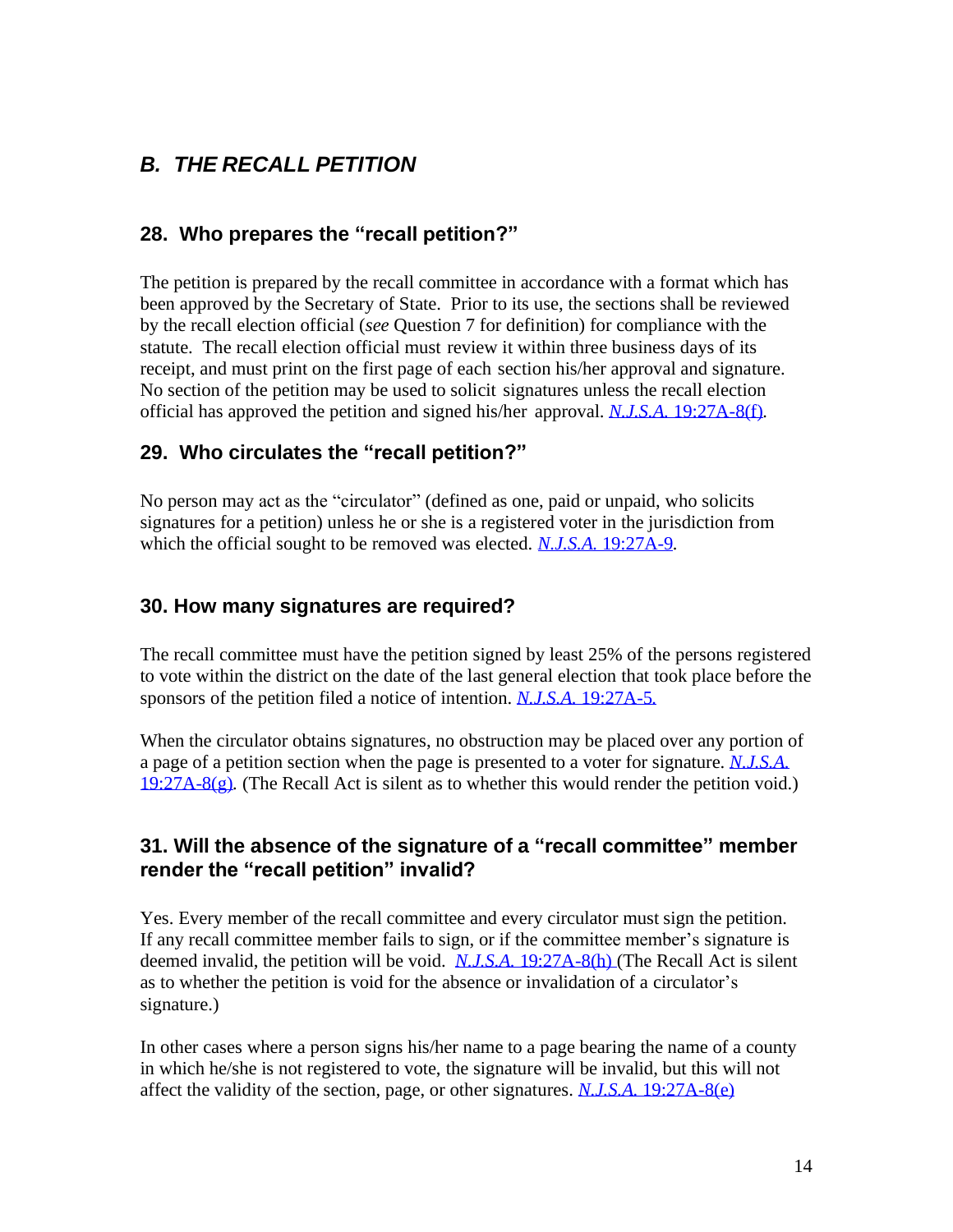#### <span id="page-14-0"></span>**32. May signatures appearing in letters of support for the recall election be counted among the signatures required to demand a recall election?**

No. The law states that no signature appearing on any document other that a "recall petition" prepared in accordance with the statutory requirements may be counted among the signatures required on a "recall petition" to determine whether a recall election shall be held. *N.J.S.A.* [19:27A-8\(a\)](https://njlaw.rutgers.edu/cgi-bin/njstats/showsect.cgi?section=19%3A27A-8&actn=getsect)*.*

## **33. Are there criminal penalties if an ineligible person signs the petition?**

The Recall Act makes it a crime of the fourth degree for a person who knows he/she is ineligible to sign a petition, to sign the petition. It is also a fourth degree crime to pay or offer someone to vote or to refrain from voting in a recall election. *N.J.S.A.* [19:27A-8\(j\).](https://njlaw.rutgers.edu/cgi-bin/njstats/showsect.cgi?section=19%3A27A-8&actn=getsect) These crimes may actually constitute third degree crimes under the enhanced penalties set forth in 2005 amendments to the general election law. *N.J.S.A.* [19:34-25.](https://njlaw.rutgers.edu/cgi-bin/njstats/showsect.cgi?section=19%3A34-35&actn=getsect)

#### **34. Can the same "recall petition" demand an election to recall several elected officials?**

No. A recall petition may not demand an election to recall more than one elected official. *N.J.S.A.* [19:27A-5.](https://njlaw.rutgers.edu/cgi-bin/njstats/showsect.cgi?section=19%3A27A-5&actn=getsect) Further, no recall committee may sponsor the recall of more than one officeholder and, if a recall effort fails at the ballot, neither the sponsoring recall committee nor its members may again sponsor, nor may the committee again finance, an effort to recall the board member during the same term of office which the failed recall effort was attempted. *N.J.S.A*. [19:27A-6\(b\).](https://njlaw.rutgers.edu/cgi-bin/njstats/showsect.cgi?title=19&chapter=27A§ion=6&actn=getsect)

# **35. What is the format for a "recall petition?"**

A petition may consist of any number of separate sections which must be identical in most respects, except as to the information entered by the signers and circulators. The recall committee determines the size of the paper used and the number of pages in each section. The back and front of a piece of paper will constitute a page and signatures may be affixed to each such page.

Each page of each section must be numbered and must include, printed in bold letters in at least 10-point type, the heading "PETITION FOR THE RECALL OF [name of board member sought to be recalled] FROM THE OFFICE OF [name of office]. [N.J.S.A.](http://lis.njleg.state.nj.us/cgi-bin/om_isapi.dll?clientID=195475&Depth=4&TD=WRAP&advquery=%2219%3a27A-6%22&headingswithhits=on&infobase=statutes.nfo&rank&record=%7b900A%7d&softpage=Document42&wordsaroundhits=2&x=40&y=12&zz) [19:27A-8.](https://njlaw.rutgers.edu/cgi-bin/njstats/showsect.cgi?section=19%3A27A-8&actn=getsect)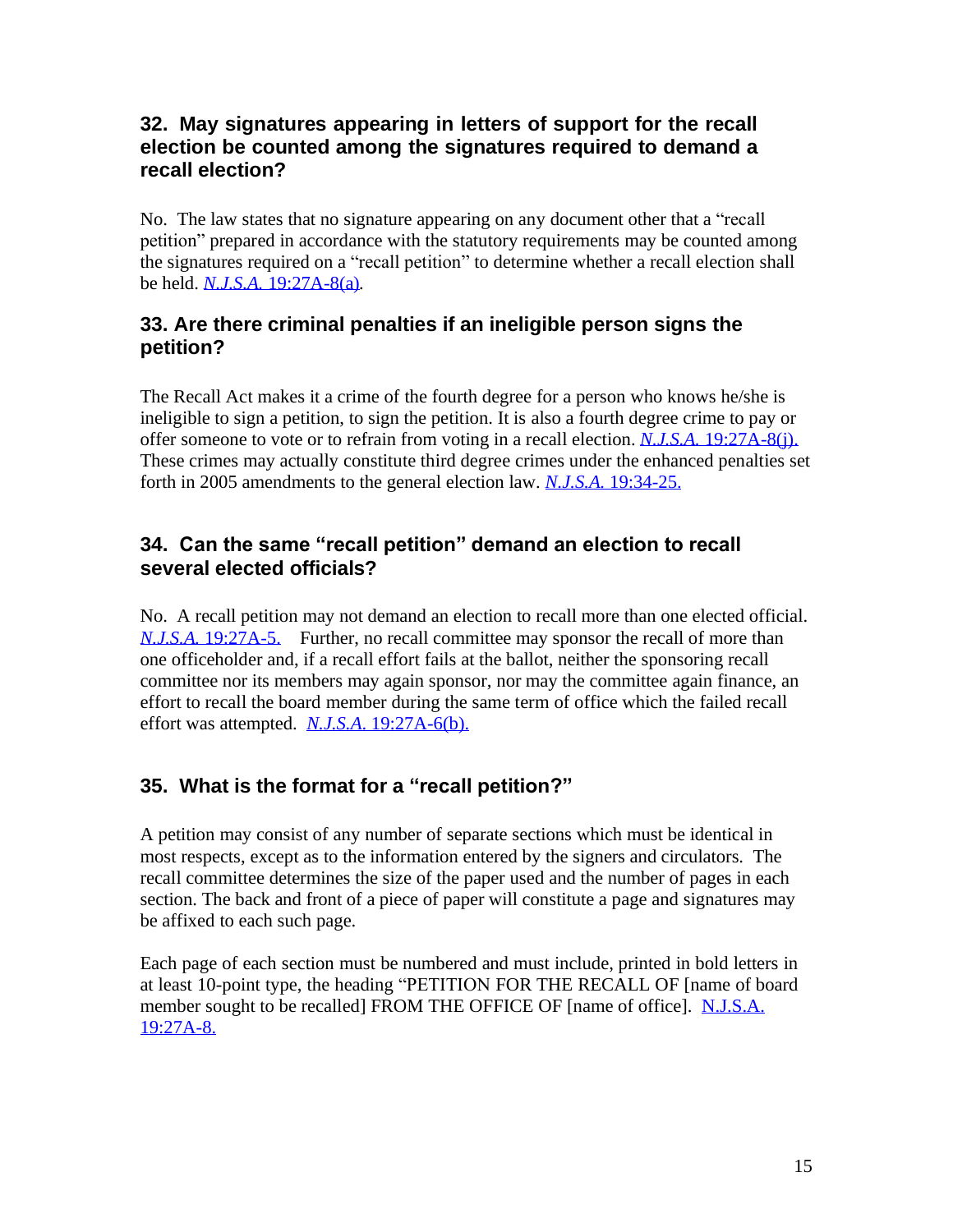# <span id="page-15-0"></span>**36. What information must the "recall petition" contain?**

The first page of each section must state, in type of not less than 8-point, the information contained in the notice of intention (except that information on only three members of the recall committee need be listed) including:

- any cost estimate prepared
- statement of the reasons for the recall, if one was provided, or a declaration that no such statement of reasons was provided
- a copy of the answer provided by the official sought to be recalled, if one was provided, or a declaration that no such answer was provided. However, the official's answer or declarations may not be included if a statement of the reasons for the recall was not provided in the notice of intention. *N.J.S.A.* [19:27A-8\(c\)](https://njlaw.rutgers.edu/cgi-bin/njstats/showsect.cgi?section=19%3A27A-8&actn=getsect)

Each page of the petition must be arranged so that each signer personally signs his or her signature, name and residence address including street and number or a designation of residence which is adequate to readily determine location, municipality, and the date of verifying signatures. A box must be provided after each name for the signer to indicate that the signer has had the opportunity to review the information on the first page of that section of the petition. *N.J.S.A.* [19:27A-8\(d\).](https://njlaw.rutgers.edu/cgi-bin/njstats/showsect.cgi?section=19%3A27A-8&actn=getsect)

Each completed page of any section of a recall petition filed with the recall election official (*see* Question 7 for definition) must include at the bottom the circulator's affidavit stating  $(1)$  the printed name of the circulator  $(2)$  the address of the circulator  $(3)$ a statement that the circulator assumed responsibility for circulating that section and witnessed the signing of each signatory, and that to the circulator's best belief the signers are legal residents of the State and county in which the section was circulated, and the section was circulated "in absolute good faith" to cause the recall (4) the dates between which all the signatures to that page were collected; and (5) the circulator's signed statement as to the truth and correctness of the above information. *[N.J.S.A.](https://njlaw.rutgers.edu/cgi-bin/njstats/showsect.cgi?section=19%3A27A-9&actn=getsect)* [19:27A-9\(b\).](https://njlaw.rutgers.edu/cgi-bin/njstats/showsect.cgi?section=19%3A27A-9&actn=getsect)

## **37. May signatures be solicited through paid advertisements or mailings?**

Yes. Paid print advertisements and mailings are permitted, and circulators may be paid for soliciting signatures. In such cases, the solicitation or petition must disclose prominently, in a statement printed in at least 10-point type:

- the identity of the person paying for the printed or personal solicitation; and
- that the circular is paid. *N.J.S.A.*. [19:27A-8\(i\).](https://njlaw.rutgers.edu/cgi-bin/njstats/showsect.cgi?section=19%3A27A-8&actn=getsect)

The ELEC was required to promulgate regulations to implement these provisions and has done so. See *N.J.A.C*[. 19:25-14.14](https://advance.lexis.com/documentpage/?pdmfid=1000516&crid=29721565-a263-4dc6-8ee2-2e2ed7e23487&nodeid=ABBAAIAABAAPAAO&nodepath=%2FROOT%2FABB%2FABBAAI%2FABBAAIAAB%2FABBAAIAABAAP%2FABBAAIAABAAPAAO&level=5&haschildren=&populated=false&title=%C2%A7+19%3A25-14.14+Identification+of+paid+circulator&indicator=true&config=00JAA1YTg5OGJlYi04MTI4LTRlNjQtYTc4Yi03NTQxN2E5NmE0ZjQKAFBvZENhdGFsb2ftaXPxZTR7bRPtX1Jok9kz&pddocfullpath=%2Fshared%2Fdocument%2Fadministrative-codes%2Furn%3AcontentItem%3A5XKV-PW71-JBDT-B10F-00008-00&ecomp=d38_kkk&prid=2e7ab792-3e0e-4b59-b15a-dcd85469774b)**.**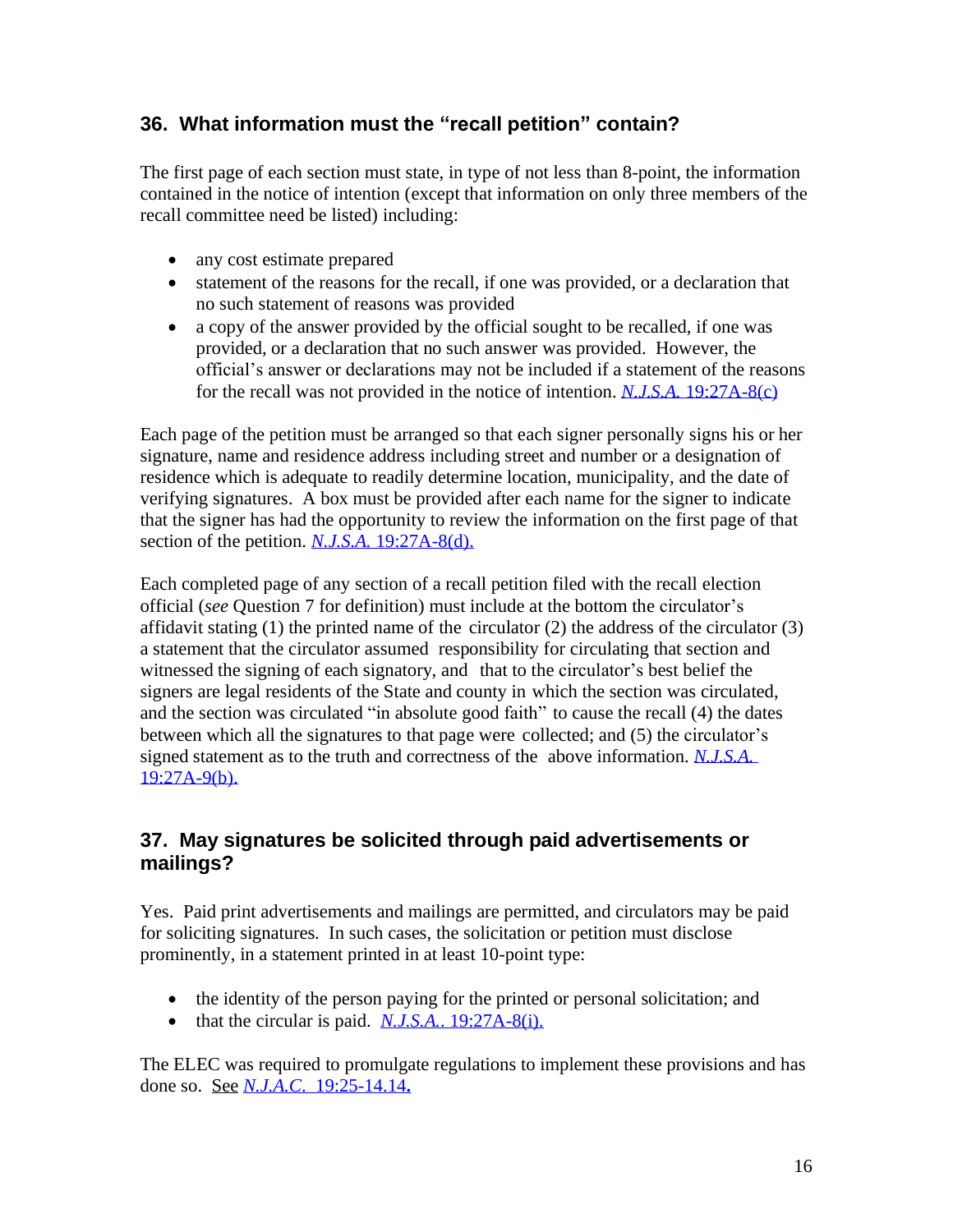<span id="page-16-0"></span>*Criminal sanctions.* While signatures may be solicited through paid advertisements, it is a crime to pay a voter for his or her vote. The Recall Act states that it is fourth degree crime to pay or offer to pay someone to sign or to refrain from signing a recall petition, or to pay or offer to pay someone to vote or to refrain from voting in a recall election. These crimes may constitute third degree crimes of bribery under the enhanced penalties set forth in 2005 amendments to the general election law. *N.J.S.A.* [19:34-25.](https://njlaw.rutgers.edu/cgi-bin/njstats/showsect.cgi?section=19%3A34-25&actn=getsect)

#### **38. When and where is the "recall petition" filed once the signatures are collected?**

The completed petition is filed with the recall election official (*see* Question 7 for definition). All sections must be filed at the same time. The petition must be filed within 160 days from the date on which the recall petition receives final approval for circulation from the recall election official. *[N.J.S.A.](https://njlaw.rutgers.edu/cgi-bin/njstats/showsect.cgi?section=19%3A27A-10&actn=getsect)* 19: 27A[-10\(a\)](http://lis.njleg.state.nj.us/cgi-bin/om_isapi.dll?clientID=195814&Depth=2&TD=WRAP&advquery=%2219%3a27A-10%22&depth=4&expandheadings=on&headingswithhits=on&hitsperheading=on&infobase=statutes.nfo&rank&record=%7b9012%7d&softpage=Document42&wordsaroundhits=2&x=3)

#### **39. May the election go forward if the "recall petition" is not filed in time?**

No. If it is not filed within this time period, the position will be void, and no part of a void petition may be used in connection with any other recall effort. [N.J.S.A.19: 27A-](http://lis.njleg.state.nj.us/cgi-bin/om_isapi.dll?clientID=195814&Depth=2&TD=WRAP&advquery=%2219%3a27A-10%22&depth=4&expandheadings=on&headingswithhits=on&hitsperheading=on&infobase=statutes.nfo&rank&record=%7b9012%7d&softpage=Document42&wordsaroundhits=2&x=3)[10\(b\).](https://njlaw.rutgers.edu/cgi-bin/njstats/showsect.cgi?section=19%3A27A-10&actn=getsect)

#### **40. What if the board member resigns before the "recall petition" is filed?**

The collection of signatures must cease and the petition will be void. [N.J.S.A.19: 27A-](http://lis.njleg.state.nj.us/cgi-bin/om_isapi.dll?clientID=195814&Depth=2&TD=WRAP&advquery=%2219%3a27A-10%22&depth=4&expandheadings=on&headingswithhits=on&hitsperheading=on&infobase=statutes.nfo&rank&record=%7b9012%7d&softpage=Document42&wordsaroundhits=2&x=3) $10(c)$ .

# *C. THE RECALL ELECTION*

#### **41. When may the recall election be held?**

The recall election for a school board member must be held at either the next general election or the next regular school election occurring at least 55 days following the fifth business day after service of the certification, unless it was indicated in the notice of intention that the recall election would be held at a special election.

<span id="page-16-1"></span>If the notice of intention indicated that it would be held at a special election, the recall election official (*see* Question 7 for definition) must order and fix the date, which must be the next Tuesday occurring during the period beginning with the  $60<sup>th</sup>$  day and ending on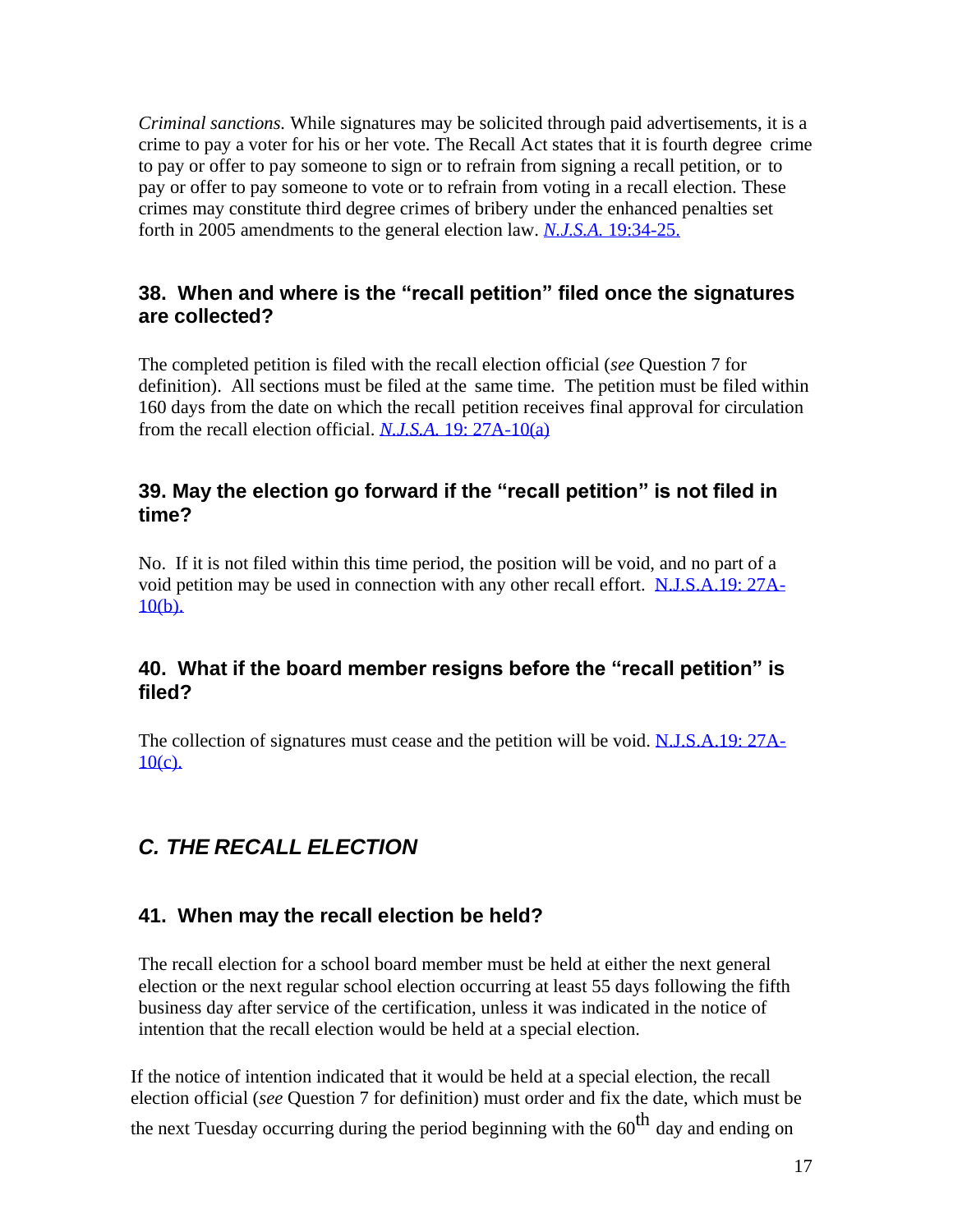the  $66<sup>th</sup>$  day following the fifth business day after service of the certification of the petition. If, however, that Tuesday falls on or during the 28-day period before or after any general, primary, nonpartisan, school district or other recall election within any part of the jurisdiction, then the special election will be held on the first Tuesday after that, which does not fall within that 28-day period. No special election for recall may be scheduled on the same day as a primary election. *N.J.S.A.* [19:27A-13.](https://njlaw.rutgers.edu/cgi-bin/njstats/showsect.cgi?section=19%3A27A-13&actn=getsect)

It is unclear how election officials will reconcile the scheduling requirements for special elections under the Recall Act, with the specific permitted dates for special school elections under *N.J.S.A*. [19:60-2,](https://njlaw.rutgers.edu/cgi-bin/njstats/showsect.cgi?section=19%3A60-2&actn=getsect) a separate statute adopted in 2001 that specifically limits the holding of school elections to four designated dates:

*The board of education of a type II district may call a special election of the legal voters of the district on only the fourth Tuesday in January other than in a year when a presidential primary election occurs, in which case no such election on that date may be called, the second Tuesday in March, the last Tuesday in September, or the second Tuesday in December when in its judgment the interests of the schools require such an election. The board of education shall give the municipal clerk or clerks, as the case may be, and the county board of elections no less than 60 days' notice, in writing, of its intention to hold a special election.*

#### **42. If as a result of the recall election the board member resigns prior to the expiration of the five-day period following service of the "certificate of sufficiency" upon him/her, how does the board fill the vacancy thereby created?**

The Recall Act states that such a vacancy is to be filled in the manner provided by law for filling vacancies in that office. Thus, in school districts, vacancies must be filled according to the statutory provisions of *N.J.S.A*. [18A:12-15.](https://njlaw.rutgers.edu/cgi-bin/njstats/showsect.cgi?section=18A%3A12-15&actn=getsect)

## **43. What information regarding the election must be published?**

Notice of the recall election, including all the information contained in the certificate of sufficiency, must be printed in a newspaper which is published in the school district. If there is none, then it must be printed in a newspaper generally circulated in the district.

If the election takes place at a school election, publication is to be made by the officer designated by law to be responsible for publishing notice of any other election to be held in the jurisdiction on the same day as the recall election. For school elections, the county board of elections would publish the notice of the recall election. *N.J.S.A*. [19:12-7](https://njlaw.rutgers.edu/cgi-bin/njstats/showsect.cgi?section=19%3A12-7&actn=getsect). The election is published on the same schedule as the notice of the school board election.

<span id="page-17-0"></span>If the recall election takes place at a general election, the recall election official (*see*  Question 7 for definition) transmits the certificate to the officer responsible for publishing notice of that election. If it takes place at a special election, the recall election official must transmit a copy of the certificate to the county board of elections who must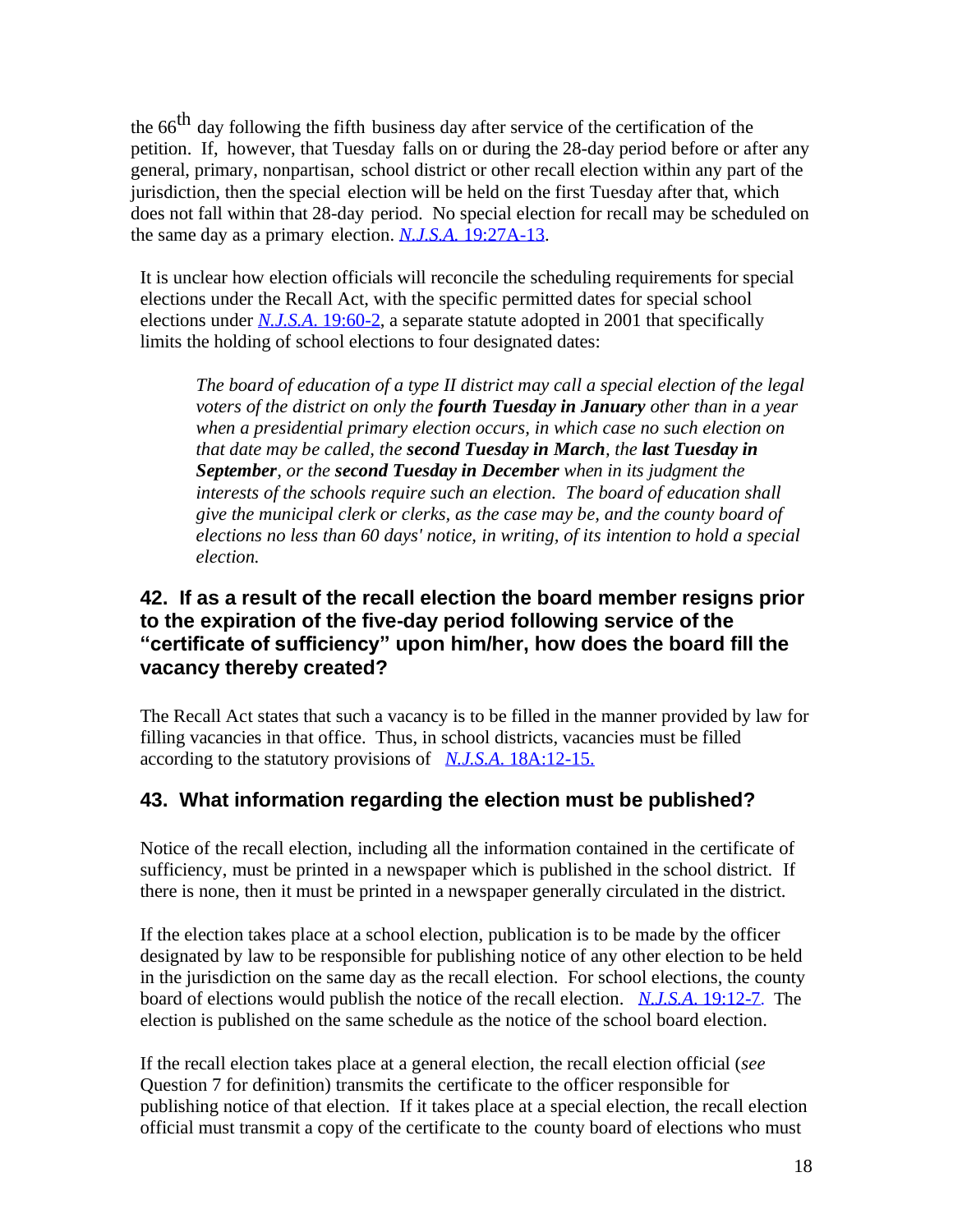have the notice of election printed once during the 30 days preceding the day fixed for the closing of the registration books for the recall election and once during the calendar week preceding the week in which the recall election is held. *N.J.S.A*. [19:27A-13\(c\).](https://njlaw.rutgers.edu/cgi-bin/njstats/showsect.cgi?section=19%3A27A-13&actn=getsect)

#### **44. Is the recall election of a school board member conducted the same way as a school election?**

Yes, the provisions of *[N.J.S.A](https://njlaw.rutgers.edu/cgi-bin/njstats/showsect.cgi?section=19%3A60-1&actn=getsect).* 19:60 -1 *et seq*, and Title 18A will govern the conduct of the recall election so long as those provisions are not inconsistent with any provision of the Recall Act. *N.J.S.A*[.19:27A-14.](https://njlaw.rutgers.edu/cgi-bin/njstats/showsect.cgi?title=19&chapter=27A§ion=14&actn=getsect)

## **45. What information must the ballot contain?**

The ballot must pose the following questions to the voter: "Shall [name of board member] be recalled from the office of [insert office]?" The words "Yes" and "No" appear to the right of the question. No statement of reasons appears on the ballot. Only the sample ballot, and not the actual ballot, must contain the statement of reasons for the recall and the answer as appeared on the recall petition.

Also, if a successor is to be chosen at the recall election in the event the recall is successful, the ballot must indicate: "Nominees for successor to [name and title of the board member recalled] in the event he (or she) is recalled" followed immediately by the names of all persons nominated as successors. *N.J.S.A*. [19:27A-15.](https://njlaw.rutgers.edu/cgi-bin/njstats/showsect.cgi?title=19&chapter=27A§ion=15&actn=getsect)

## **46. How many votes are required to recall an official?**

The statute requires an affirmative vote of a majority of those voting on the question of recall. *N.J.S.A*. [19:27A-16.](https://njlaw.rutgers.edu/cgi-bin/njstats/showsect.cgi?title=19&chapter=27A§ion=16&actn=getsect)

## **47. If the recall is successful, how does the board fill the vacancy thereby created?**

The vacancy is filled by election. The law states that candidates to succeed the elected official in nonpartisan units of government must be nominated by petition. *[N.J.S.A.](http://lis.njleg.state.nj.us/cgi-bin/om_isapi.dll?clientID=197118&Depth=2&TD=WRAP&advquery=%2219%3a27A-1%22&depth=4&expandheadings=on&headingswithhits=on&hitsperheading=on&infobase=statutes.nfo&rank&record=%7b9018%7d&softpage=Document42&wordsaroundhits=2&x=13)* [19:27A-15\(b\).](https://njlaw.rutgers.edu/cgi-bin/njstats/showsect.cgi?title=19&chapter=27A§ion=15&actn=getsect) The Recall Act states that whenever a successor is to be chosen at a recall election in the event the recall is successful, the ballot shall indicate: "Nominees for successor to (insert name and title of the elected official sought to be recalled) in the event he (or she) is recalled." The names of all persons nominated as successors shall appear afterwards to allow each voter to vote for one." *N.J.S.A*. [19:27A-15\(d\).](https://njlaw.rutgers.edu/cgi-bin/njstats/showsect.cgi?title=19&chapter=27A§ion=15&actn=getsect) Nominees to succeed the recalled board member are to be treated as candidates for the purpose of campaign contributions.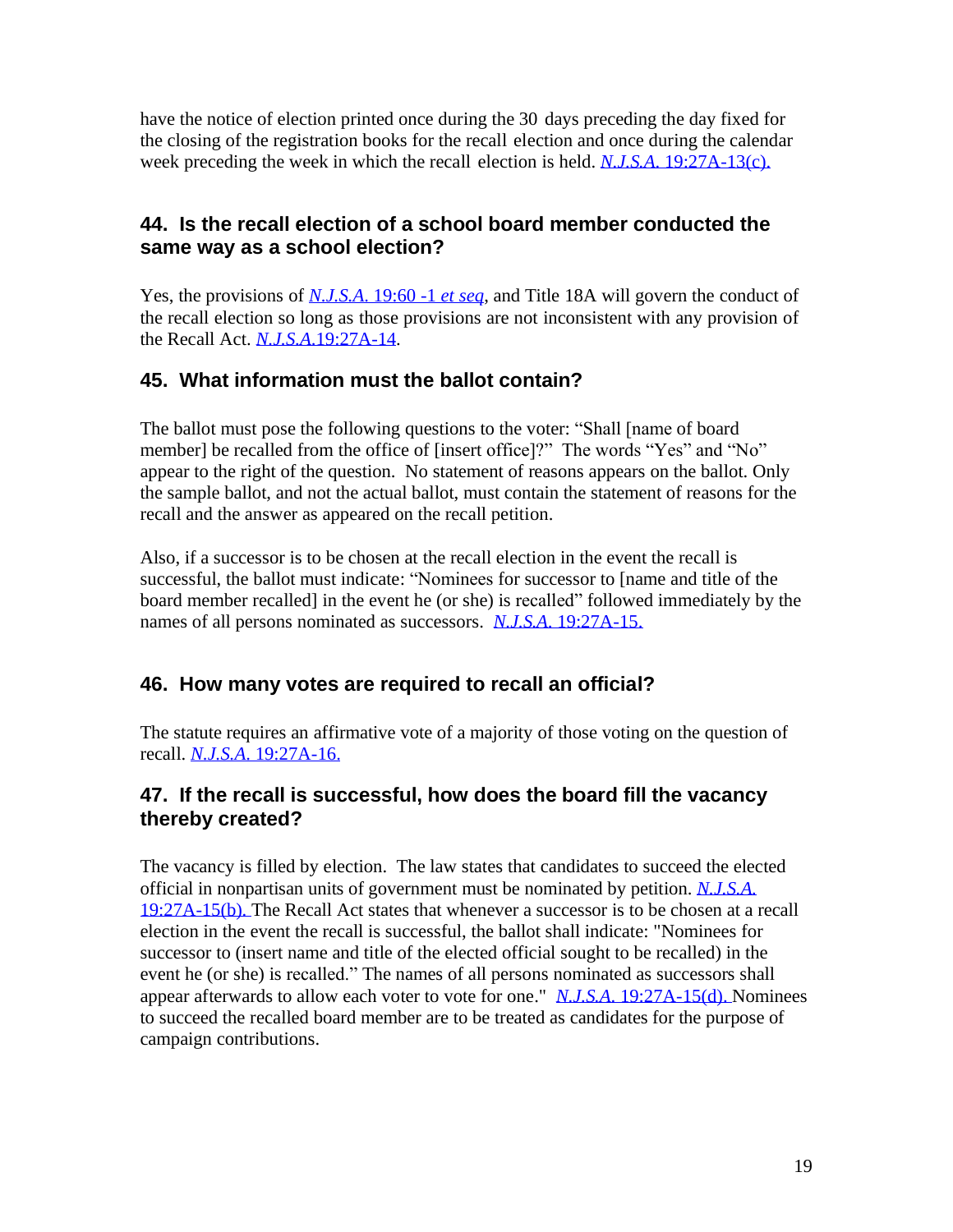<span id="page-19-0"></span>Note that *N.J.S.A.* [18A:12-15 s](https://njlaw.rutgers.edu/cgi-bin/njstats/showsect.cgi?section=18A%3A12-15&actn=getsect)ets forth the procedures for filling vacancies that may created, for example, by the absence of candidates for election to the school board or where two or more candidates receive an equal number of votes. Since the Recall Act does not specifically address these situations, the existing school laws will probably govern. Thus, if there are no candidates to succeed a board member who is recalled, the county superintendent would fill the vacancy. Should there be a tie vote, the vacancy would be filled by special election.

#### **48. When does the term of the recalled board member officially terminate, and when does the successor succeed to that office?**

If the majority of votes cast on the recall question are in the affirmative, the board member's term terminates upon the certification of the election results. Where nominees to succeed the board member are voted on at the same election, the successor receiving the greatest number of votes shall succeed to the office of the recalled official upon certification of the election results and shall serve for the remainder of the unexpired term. *N.J.S.A.* [18A:12-16](https://njlaw.rutgers.edu/cgi-bin/njstats/showsect.cgi?section=18A%3A12-16&actn=getsect)*.*

Presumably, the certification of election results occurs the Monday after the election as it does with other elections. *N.J.S.A*. [19:19-1.](https://njlaw.rutgers.edu/cgi-bin/njstats/showsect.cgi?section=19%3A19-1&actn=getsect)

#### **49. If an elected official is recalled, may that same official be elected as his or her own successor?**

Yes, the law specifically states that an elected official who is the subject of a recall election shall be eligible to be elected as that official's own successor in the event that the election results in the official's recall. *N.J.S.A*. [19:27A-15\(b\).](https://njlaw.rutgers.edu/cgi-bin/njstats/showsect.cgi?section=19%3A27A-15&actn=getsect)

## **50. If the recall effort is not successful, does the board member continue in the office as if no recall election had been held?**

Yes. If a majority of votes cast on the question of recall of an elected official are in the negative, the official shall continue in office as if no recall election had been held and the vote for the successor will be void. *N.J.S.A*. [19:27A-16.](https://njlaw.rutgers.edu/cgi-bin/njstats/showsect.cgi?title=19&chapter=27A§ion=16&actn=getsect)

## **51. Can a board member who survives a recall challenge be recalled again in the same elected term?**

The Recall Act states that an elected official whose office survives a recall election may not again be subject to recall until after having served one year of a term calculated from the date of the recall election. *N.J.S.A*. [19:27A-16\(c\)](https://njlaw.rutgers.edu/cgi-bin/njstats/showsect.cgi?title=19&chapter=27A§ion=16&actn=getsect)*.*